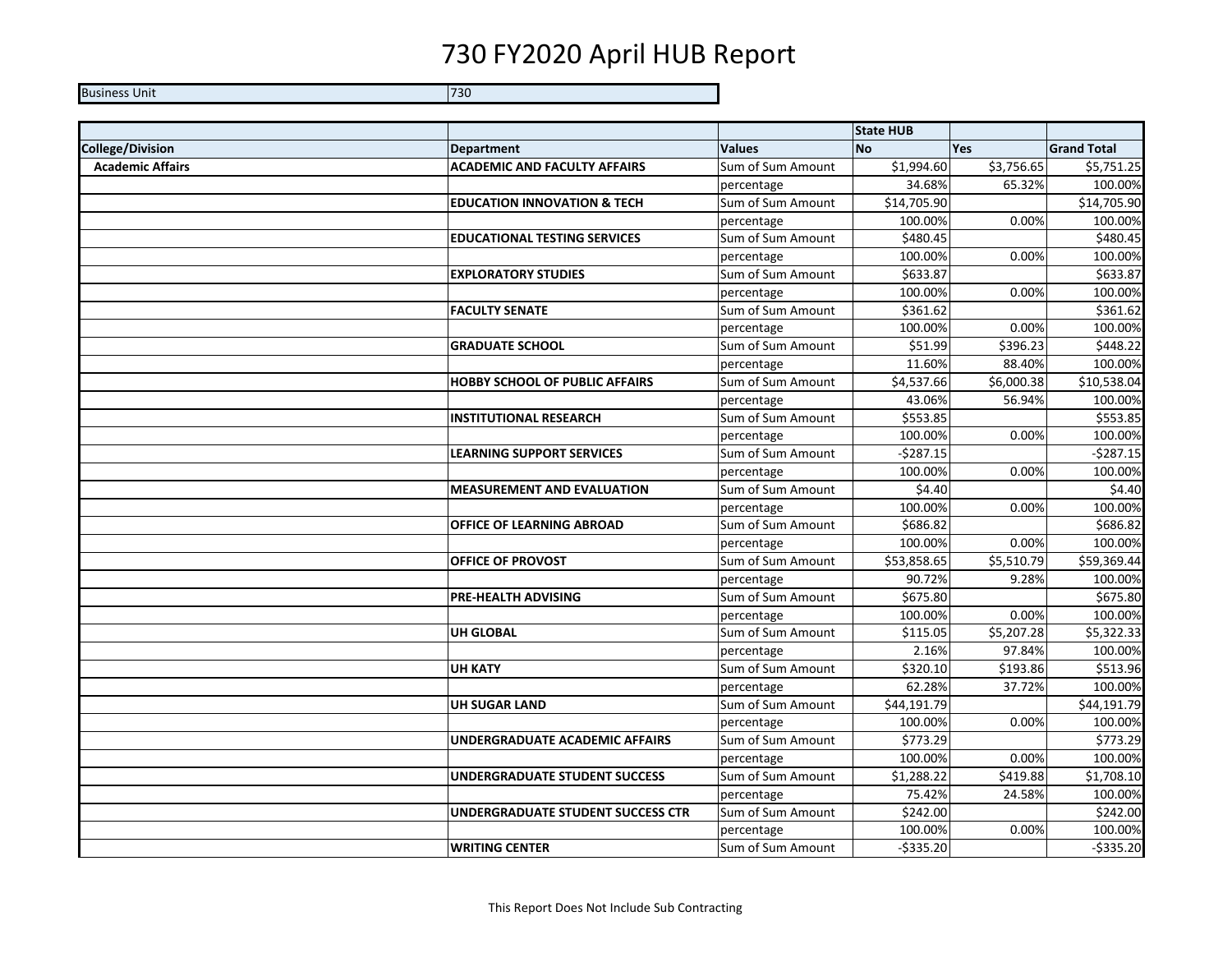| <b>Academic Affairs</b>                   | <b>WRITING CENTER</b>                     | percentage        | 100.00%         | 0.00%       | 100.00%                      |
|-------------------------------------------|-------------------------------------------|-------------------|-----------------|-------------|------------------------------|
| <b>Academic Affairs Sum of Sum Amount</b> |                                           |                   | \$124,853.71    | \$21,485.07 | \$146,338.78                 |
| <b>Academic Affairs percentage</b>        |                                           |                   | 85.32%          | 14.68%      | 100.00%                      |
| <b>Administration and Finance</b>         | <b>A&amp;F INTERNAL COMMUNICATION</b>     | Sum of Sum Amount | $-55.00$        | \$87.17     | \$82.17                      |
|                                           |                                           | percentage        | $-6.08%$        | 106.08%     | 100.00%                      |
|                                           | <b>ADMINISTRATION &amp; FINANCE</b>       | Sum of Sum Amount | \$8,875.49      | \$4,035.00  | \$12,910.49                  |
|                                           |                                           | percentage        | 68.75%          | 31.25%      | 100.00%                      |
|                                           | <b>ASSOC VP FOR ADMINISTRATION</b>        | Sum of Sum Amount | \$150.66        |             | \$150.66                     |
|                                           |                                           | percentage        | 100.00%         | 0.00%       | 100.00%                      |
|                                           | <b>AUXILIARY SERVICES OPERATIONS</b>      | Sum of Sum Amount | \$320.85        | \$143.38    | \$464.23                     |
|                                           |                                           | percentage        | 69.11%          | 30.89%      | 100.00%                      |
|                                           | <b>BUDGET</b>                             | Sum of Sum Amount | \$66.31         | \$12.90     | \$79.21                      |
|                                           |                                           | percentage        | 83.71%          | 16.29%      | 100.00%                      |
|                                           | <b>BUSINESS SERVICES</b>                  | Sum of Sum Amount | \$318.16        | \$4,044.64  | \$4,362.80                   |
|                                           |                                           | percentage        | 7.29%           | 92.71%      | 100.00%                      |
|                                           | <b>CAMPUS SAFETY SYSTEMS</b>              | Sum of Sum Amount | \$55,109.63     | \$198.04    | \$55,307.67                  |
|                                           |                                           | percentage        | 99.64%          | 0.36%       | 100.00%                      |
|                                           | <b>CENTRAL FACILITY SERVICES</b>          | Sum of Sum Amount | \$5,064.71      | \$230.65    | \$5,295.36                   |
|                                           |                                           | percentage        | 95.64%          | 4.36%       | 100.00%                      |
|                                           | <b>CONTROLLER (PH)</b>                    | Sum of Sum Amount | \$7,039.94      | \$7,180.08  | \$14,220.02                  |
|                                           |                                           | percentage        | 49.51%          | 50.49%      | 100.00%                      |
|                                           | <b>COUGAR CARD</b>                        | Sum of Sum Amount | \$104,903.70    | 55,347.78   | \$110,251.48                 |
|                                           |                                           | percentage        | 95.15%          | 4.85%       | 100.00%                      |
|                                           | <b>CULLEN PERFORM HALL</b>                | Sum of Sum Amount | \$10,069.58     |             | \$10,069.58                  |
|                                           |                                           | percentage        | 100.00%         | 0.00%       | 100.00%                      |
|                                           | <b>ENTERPRISE SYSTEMS</b>                 | Sum of Sum Amount | \$68,402.89     | \$83,069.64 | \$151,472.53                 |
|                                           |                                           | percentage        | 45.16%          | 54.84%      | 100.00%                      |
|                                           | <b>ENV. HEALTH &amp; LIFE SAFETY</b>      | Sum of Sum Amount | \$3,090.31      | \$156.37    | \$3,246.68                   |
|                                           |                                           | percentage        | 95.18%          | 4.82%       | 100.00%                      |
|                                           | <b>FACILITIES BUSINESS SERVICES</b>       | Sum of Sum Amount | \$1,021.80      |             | \$1,021.80                   |
|                                           |                                           | percentage        | 100.00%         | 0.00%       | 100.00%                      |
|                                           | <b>FACILITIES MANAGEMENT</b>              | Sum of Sum Amount | \$17,745.89     | \$61,842.61 | \$79,588.50                  |
|                                           |                                           | percentage        | 22.30%          | 77.70%      | 100.00%                      |
|                                           | <b>FACILITIES OPERATION &amp; MAINT</b>   | Sum of Sum Amount | \$29,713.89     | \$544.55    | \$30,258.44                  |
|                                           |                                           | percentage        | 98.20%          | 1.80%       | 100.00%                      |
|                                           | <b>FACILITIES PLANNING &amp; CONSTRUC</b> | Sum of Sum Amount | \$15,287,358.10 |             | \$420,864.11 \$15,708,222.21 |
|                                           |                                           | percentage        | 97.32%          | 2.68%       | 100.00%                      |
|                                           | <b>FACILITIES/CONSTRUC MGMT ADMIN</b>     | Sum of Sum Amount | \$249.00        |             | \$249.00                     |
|                                           |                                           | percentage        | 100.00%         | 0.00%       | 100.00%                      |
|                                           | <b>HIGH PERFORMANCE &amp; COMP NETWK</b>  | Sum of Sum Amount | \$17,975.66     |             | \$17,975.66                  |
|                                           |                                           | percentage        | 100.00%         | 0.00%       | 100.00%                      |
|                                           | <b>HOUSTON PUBLIC MEDIA</b>               | Sum of Sum Amount | \$273,549.50    |             | \$273,549.50                 |
|                                           |                                           | percentage        | 100.00%         | 0.00%       | 100.00%                      |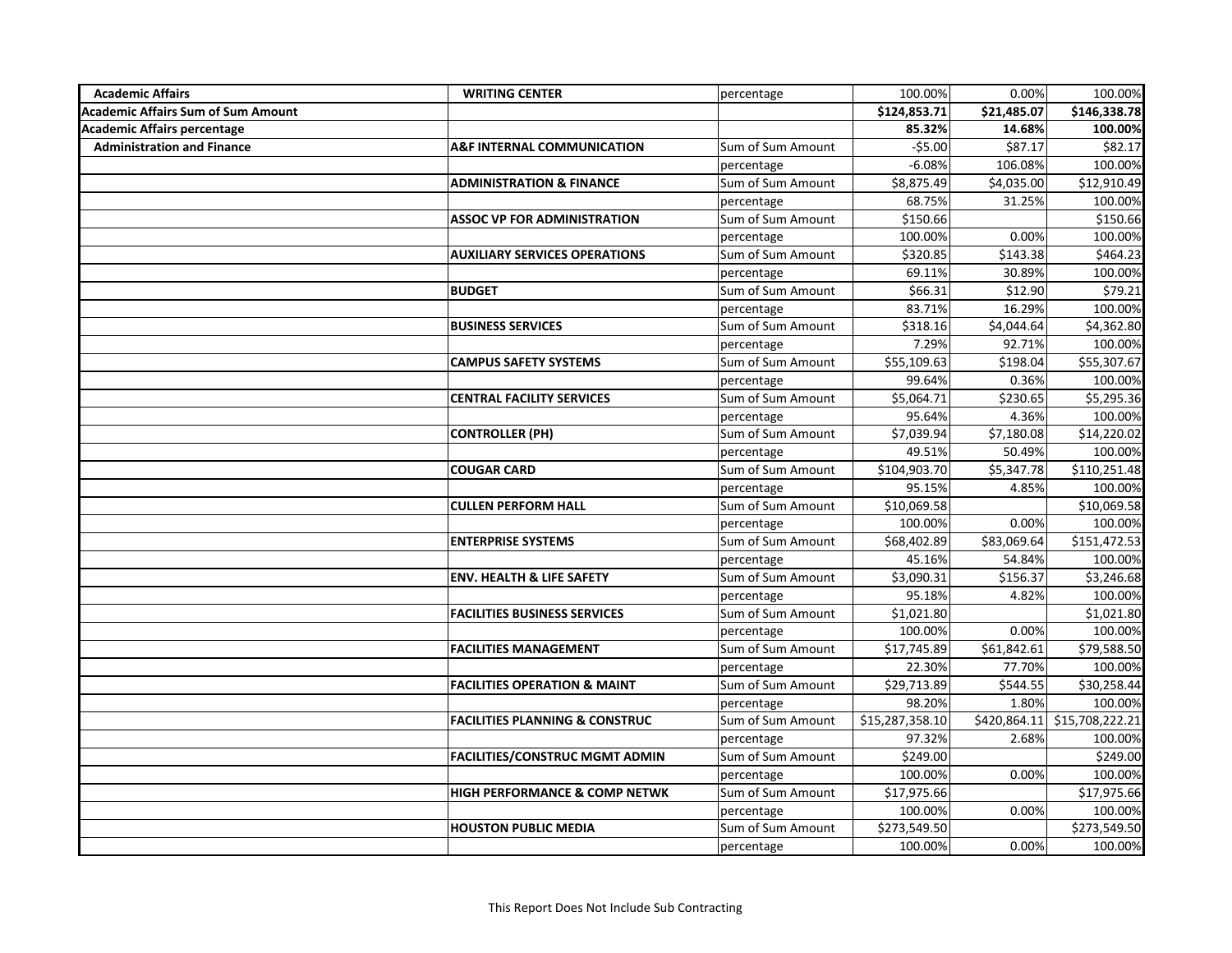| <b>Administration and Finance</b> | <b>HUB PROGRAMS</b>                  | Sum of Sum Amount | \$1,298.36   |             | \$1,298.36   |
|-----------------------------------|--------------------------------------|-------------------|--------------|-------------|--------------|
|                                   |                                      | percentage        | 100.00%      | 0.00%       | 100.00%      |
|                                   | <b>HUMAN RESOURCES</b>               | Sum of Sum Amount | \$65,781.65  | \$1,248.11  | \$67,029.76  |
|                                   |                                      | percentage        | 98.14%       | 1.86%       | 100.00%      |
|                                   | <b>INST - BUDGET</b>                 | Sum of Sum Amount | \$29,284.13  |             | \$29,284.13  |
|                                   |                                      | percentage        | 100.00%      | 0.00%       | 100.00%      |
|                                   | <b>INST - BUSINESS SERVICES</b>      | Sum of Sum Amount | \$132,341.50 |             | \$132,341.50 |
|                                   |                                      | percentage        | 100.00%      | 0.00%       | 100.00%      |
|                                   | <b>INSTITUTIONAL HUMAN RESOURCES</b> | Sum of Sum Amount | \$13,513.50  |             | \$13,513.50  |
|                                   |                                      | percentage        | 100.00%      | 0.00%       | 100.00%      |
|                                   | <b>KUHF RADIO</b>                    | Sum of Sum Amount | \$56,141.38  | \$19,170.83 | \$75,312.21  |
|                                   |                                      | percentage        | 74.54%       | 25.46%      | 100.00%      |
|                                   | <b>MINOR &amp; PLANNED PROJECTS</b>  | Sum of Sum Amount | \$407,418.72 | \$15,773.58 | \$423,192.30 |
|                                   |                                      | percentage        | 96.27%       | 3.73%       | 100.00%      |
|                                   | <b>MINOR IN-HOUSE CONSTRUCTION</b>   | Sum of Sum Amount | \$235.54     | \$3,065.00  | \$3,300.54   |
|                                   |                                      | percentage        | 7.14%        | 92.86%      | 100.00%      |
|                                   | OFFICE EQUAL OPPORTUNITY SRVS        | Sum of Sum Amount | \$2,385.49   | \$38.68     | \$2,424.17   |
|                                   |                                      | percentage        | 98.40%       | 1.60%       | 100.00%      |
|                                   | <b>OFFICE OF SUSTAINABILITY</b>      | Sum of Sum Amount | $-$236.24$   |             | $-5236.24$   |
|                                   |                                      | percentage        | 100.00%      | 0.00%       | 100.00%      |
|                                   | <b>PARKING &amp; TRANS SERVICES</b>  | Sum of Sum Amount | \$494,001.96 | \$5,290.51  | \$499,292.47 |
|                                   |                                      | percentage        | 98.94%       | 1.06%       | 100.00%      |
|                                   | PHY PLANT-AUTOMOTIVE                 | Sum of Sum Amount | \$11,100.31  | \$23,769.57 | \$34,869.88  |
|                                   |                                      | percentage        | 31.83%       | 68.17%      | 100.00%      |
|                                   | PHY PLANT-GROUNDS MAINT              | Sum of Sum Amount | \$2,505.54   |             | \$2,505.54   |
|                                   |                                      | percentage        | 100.00%      | 0.00%       | 100.00%      |
|                                   | PHY PLANT-SOLID WASTE                | Sum of Sum Amount | \$2,432.87   |             | \$2,432.87   |
|                                   |                                      | percentage        | 100.00%      | 0.00%       | 100.00%      |
|                                   | PHYSICAL PLANT                       | Sum of Sum Amount | \$123,510.73 | 5321,395.01 | \$444,905.74 |
|                                   |                                      | percentage        | 27.76%       | 72.24%      | 100.00%      |
|                                   | <b>PLANNING</b>                      | Sum of Sum Amount | \$3,509.99   |             | \$3,509.99   |
|                                   |                                      | percentage        | 100.00%      | 0.00%       | 100.00%      |
|                                   | <b>POLICE</b>                        | Sum of Sum Amount | \$21,666.72  | \$293.61    | \$21,960.33  |
|                                   |                                      | percentage        | 98.66%       | 1.34%       | 100.00%      |
|                                   | <b>POSTAL SERVICES OPERATIONS</b>    | Sum of Sum Amount | \$2,732.43   |             | \$2,732.43   |
|                                   |                                      | percentage        | 100.00%      | 0.00%       | 100.00%      |
|                                   | PRINTING OPERATIONS                  | Sum of Sum Amount | \$14,942.43  | \$196.92    | \$15,139.35  |
|                                   |                                      | percentage        | 98.70%       | 1.30%       | 100.00%      |
|                                   | <b>PUBLIC ART</b>                    | Sum of Sum Amount | \$16,402.00  | \$1,528.14  | \$17,930.14  |
|                                   |                                      | percentage        | 91.48%       | 8.52%       | 100.00%      |
|                                   | <b>REAL ESTATE SERVICES</b>          | Sum of Sum Amount | \$6.24       |             | \$6.24       |
|                                   |                                      | percentage        | 100.00%      | 0.00%       | 100.00%      |
|                                   | <b>RISK MANAGEMENT</b>               | Sum of Sum Amount | \$136.29     |             | \$136.29     |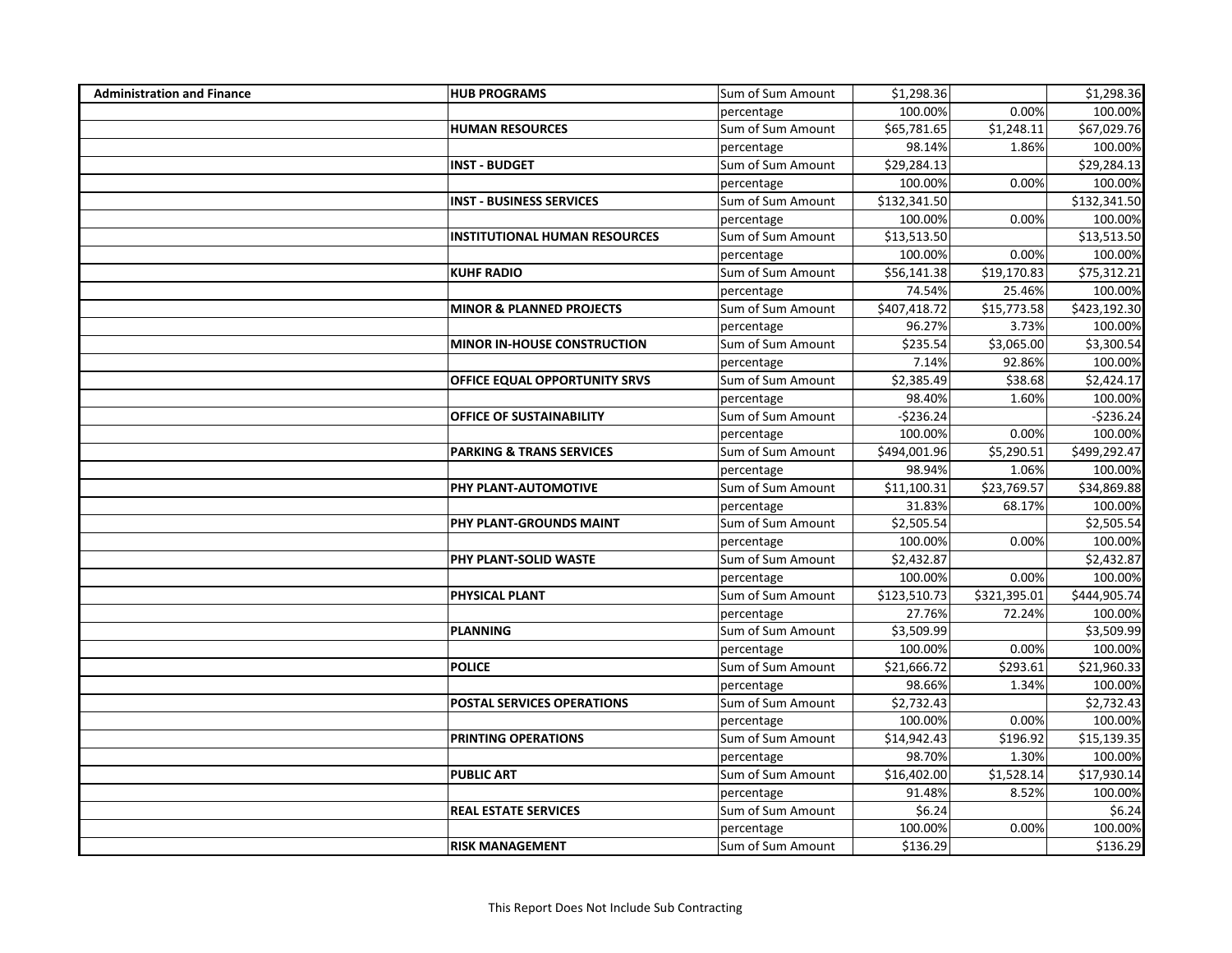| <b>Administration and Finance</b>                   | <b>RISK MANAGEMENT</b>                   | percentage        | 100.00%         | 0.00%                   | 100.00%                        |
|-----------------------------------------------------|------------------------------------------|-------------------|-----------------|-------------------------|--------------------------------|
|                                                     | <b>SERVICE LEVEL AGREEMENT</b>           | Sum of Sum Amount | \$8,775.12      | \$305,420.00            | \$314,195.12                   |
|                                                     |                                          | percentage        | 2.79%           | 97.21%                  | 100.00%                        |
|                                                     | <b>STUDENT BUSINESS SERVICES</b>         | Sum of Sum Amount | \$16,269.30     | \$604.86                | \$16,874.16                    |
|                                                     |                                          | percentage        | 96.42%          | 3.58%                   | 100.00%                        |
|                                                     | <b>TECHNOLOGY SERVICES &amp; SUPPORT</b> | Sum of Sum Amount | \$76,522.41     | \$40,721.22             | \$117,243.63                   |
|                                                     |                                          | percentage        | 65.27%          | 34.73%                  | 100.00%                        |
|                                                     | TV PUBLIC BROADCASTING                   | Sum of Sum Amount | 557,338.89      | $\overline{$}14,339.51$ | \$71,678.40                    |
|                                                     |                                          | percentage        | 79.99%          | 20.01%                  | 100.00%                        |
|                                                     | UIT BUSINESS SERVICES                    | Sum of Sum Amount | \$1,108.97      | \$868.15                | \$1,977.12                     |
|                                                     |                                          | percentage        | 56.09%          | 43.91%                  | 100.00%                        |
|                                                     | UIT EXTERNALLY FUNDED PROJECTS           | Sum of Sum Amount | \$45,581.03     |                         | \$45,581.03                    |
|                                                     |                                          | percentage        | 100.00%         | 0.00%                   | 100.00%                        |
|                                                     | <b>UIT SECURITY</b>                      | Sum of Sum Amount | \$1,241.29      |                         | \$1,241.29                     |
|                                                     |                                          | percentage        | 100.00%         | 0.00%                   | 100.00%                        |
|                                                     | UNIV PROP SERV OPERATIONS                | Sum of Sum Amount | \$261,731.66    |                         | \$261,731.66                   |
|                                                     |                                          | percentage        | 100.00%         | 0.00%                   | 100.00%                        |
|                                                     | UNIVERSITY INFORMATION TECH              | Sum of Sum Amount | \$2,347.94      | \$3,493.85              | \$5,841.79                     |
|                                                     |                                          | percentage        | 40.19%          | 59.81%                  | 100.00%                        |
| <b>Administration and Finance Sum of Sum Amount</b> |                                          |                   | \$17,763,049.22 |                         | \$1,344,974.47 \$19,108,023.69 |
| <b>Administration and Finance percentage</b>        |                                          |                   | 92.96%          | 7.04%                   | 100.00%                        |
| Architecture                                        | <b>COMMU DESIGN CNTR SUSAN ROGERS</b>    | Sum of Sum Amount | \$1,121.77      |                         | \$1,121.77                     |
|                                                     |                                          | percentage        | 100.00%         | 0.00%                   | 100.00%                        |
|                                                     | DEAN, G D HINES ARCH & DESIGN            | Sum of Sum Amount | \$2,326.41      | \$12,444.32             | \$14,770.73                    |
|                                                     |                                          | percentage        | 15.75%          | 84.25%                  | 100.00%                        |
|                                                     | <b>GERALD D HINES ARCH &amp; DESIGN</b>  | Sum of Sum Amount | \$1,196.00      |                         | \$1,196.00                     |
|                                                     |                                          | percentage        | 100.00%         | 0.00%                   | 100.00%                        |
| <b>Architecture Sum of Sum Amount</b>               |                                          |                   | \$4,644.18      | \$12,444.32             | \$17,088.50                    |
| Architecture percentage                             |                                          |                   | 27.18%          | 72.82%                  | 100.00%                        |
| <b>Business Administration</b>                      | <b>ACCOUNTANCY AND TAXATION</b>          | Sum of Sum Amount | \$1,161.81      | \$526.34                | \$1,688.15                     |
|                                                     |                                          | percentage        | 68.82%          | 31.18%                  | 100.00%                        |
|                                                     | <b>ACCOUNTING CERTIFICATE PROGRAM</b>    | Sum of Sum Amount | \$1,613.32      | \$104.39                | \$1,717.71                     |
|                                                     |                                          | percentage        | 93.92%          | 6.08%                   | 100.00%                        |
|                                                     | <b>BAUER CAREER SERVICES CTR</b>         | Sum of Sum Amount | \$2,461.17      | \$1,921.11              | \$4,382.28                     |
|                                                     |                                          | percentage        | 56.16%          | 43.84%                  | 100.00%                        |
|                                                     | <b>BAUER COMMUNICATIONS</b>              | Sum of Sum Amount | \$447.89        | \$5,063.12              | \$5,511.01                     |
|                                                     |                                          | percentage        | 8.13%           | 91.87%                  | 100.00%                        |
|                                                     | <b>BAUER DIVISION OF TECHNOLOGY</b>      | Sum of Sum Amount | \$4,507.08      | \$10,588.34             | \$15,095.42                    |
|                                                     |                                          | percentage        | 29.86%          | 70.14%                  | 100.00%                        |
|                                                     | <b>BAUER GRADUATEPROFESSIONALPRGS</b>    | Sum of Sum Amount | \$74,339.28     | \$9,991.29              | \$84,330.57                    |
|                                                     |                                          | percentage        | 88.15%          | 11.85%                  | 100.00%                        |
|                                                     | <b>DEAN'S OFFICE BAUER COLLEGE</b>       | Sum of Sum Amount | \$63,710.22     | \$7,490.77              | \$71,200.99                    |
|                                                     |                                          | percentage        | 89.48%          | 10.52%                  | 100.00%                        |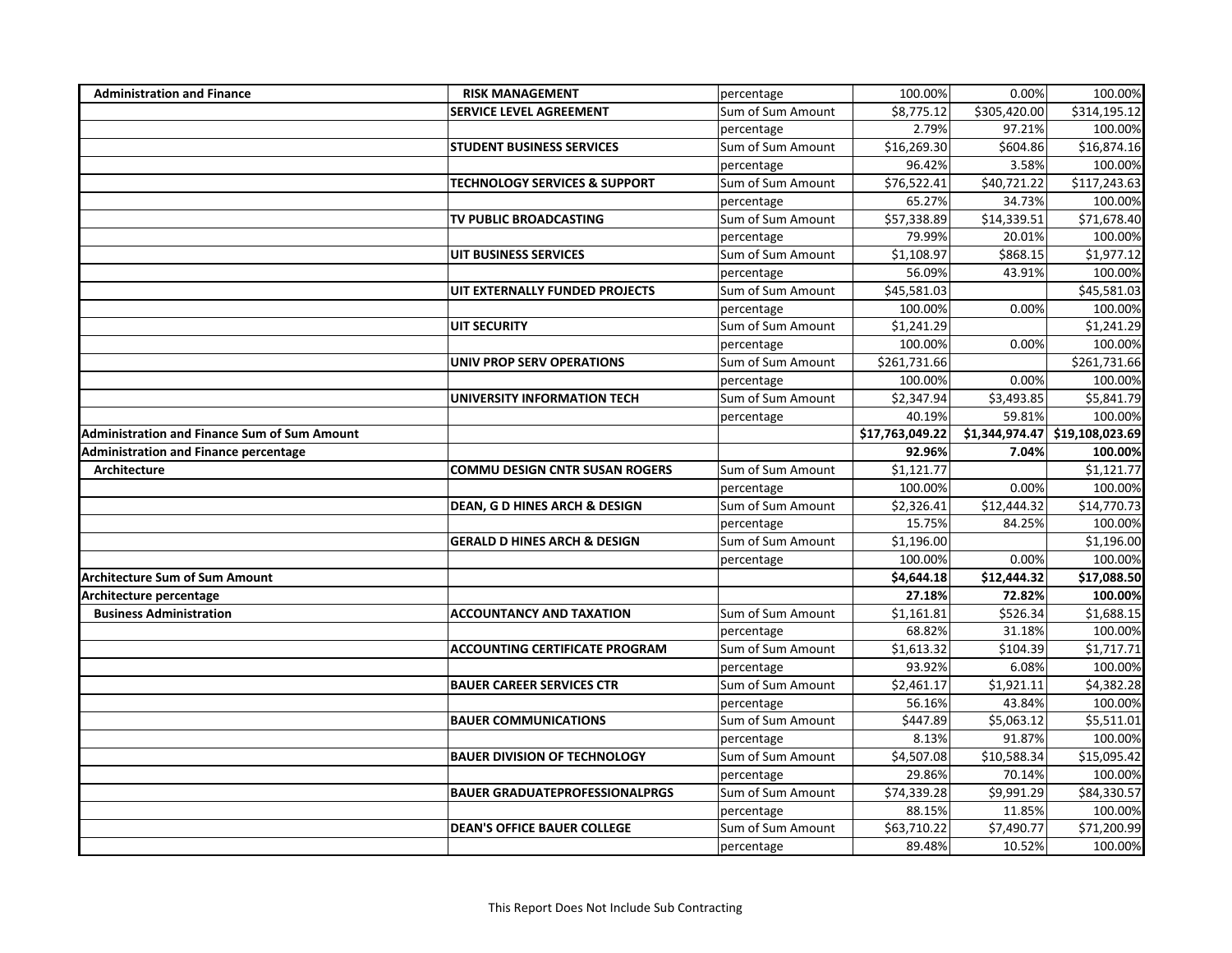| <b>Business Administration</b>                   | <b>DECISION AND INFORMATION SCIEN</b>     | Sum of Sum Amount | \$3,321.13               | \$1,345.53  | \$4,666.66   |
|--------------------------------------------------|-------------------------------------------|-------------------|--------------------------|-------------|--------------|
|                                                  |                                           | percentage        | 71.17%                   | 28.83%      | 100.00%      |
|                                                  | <b>EXECUTIVE DEGREE PROGRAMS</b>          | Sum of Sum Amount | \$15,863.36              | \$153.50    | \$16,016.86  |
|                                                  |                                           | percentage        | 99.04%                   | 0.96%       | 100.00%      |
|                                                  | <b>FINANCE DEPARTMENT</b>                 | Sum of Sum Amount | \$10,474.94              | \$544.28    | \$11,019.22  |
|                                                  |                                           | percentage        | 95.06%                   | 4.94%       | 100.00%      |
|                                                  | <b>MANAGEMENT DEPARTMENT</b>              | Sum of Sum Amount | \$165.69                 | \$271.19    | \$436.88     |
|                                                  |                                           | percentage        | 37.93%                   | 62.07%      | 100.00%      |
|                                                  | <b>MARKETING DEPARTMENT</b>               | Sum of Sum Amount | \$1,103.32               | \$352.65    | \$1,455.97   |
|                                                  |                                           | percentage        | 75.78%                   | 24.22%      | 100.00%      |
|                                                  | <b>SALES EXCELLENCE INSTITUTE</b>         | Sum of Sum Amount | \$9,488.81               | \$2,000.39  | \$11,489.20  |
|                                                  |                                           | percentage        | 82.59%                   | 17.41%      | 100.00%      |
|                                                  | <b>SMALL BUSINESS DEV CENTER</b>          | Sum of Sum Amount | \$19,418.38              | \$2,473.79  | \$21,892.17  |
|                                                  |                                           | percentage        | 88.70%                   | 11.30%      | 100.00%      |
|                                                  | UNDERGRAD BUSINESS PROG                   | Sum of Sum Amount | \$7,566.19               | \$556.89    | \$8,123.08   |
|                                                  |                                           | percentage        | 93.14%                   | 6.86%       | 100.00%      |
|                                                  | <b>WOLFF CTR FOR ENTREPRENEURSHIP</b>     | Sum of Sum Amount | \$960.76                 | \$3,218.10  | \$4,178.86   |
|                                                  |                                           | percentage        | 22.99%                   | 77.01%      | 100.00%      |
| <b>Business Administration Sum of Sum Amount</b> |                                           |                   | $\overline{$}216,603.35$ | \$46,601.68 | \$263,205.03 |
| <b>Business Administration percentage</b>        |                                           |                   | 82.29%                   | 17.71%      | 100.00%      |
| <b>Chancellor/President</b>                      | <b>BASEBALL</b>                           | Sum of Sum Amount | \$11,599.50              | \$537.87    | \$12,137.37  |
|                                                  |                                           | percentage        | 95.57%                   | 4.43%       | 100.00%      |
|                                                  | <b>COMPLIANCE</b>                         | Sum of Sum Amount | \$197.99                 |             | \$197.99     |
|                                                  |                                           | percentage        | 100.00%                  | 0.00%       | 100.00%      |
|                                                  | <b>FOOTBALL</b>                           | Sum of Sum Amount | \$321,464.59             | \$1,280.50  | \$322,745.09 |
|                                                  |                                           | percentage        | 99.60%                   | 0.40%       | 100.00%      |
|                                                  | <b>INST INTERCOLLEGIATE ATHLETICS</b>     | Sum of Sum Amount | \$455,228.05             |             | \$455,228.05 |
|                                                  |                                           | percentage        | 100.00%                  | 0.00%       | 100.00%      |
|                                                  | <b>INTERCOLLEGIATE ATHLETICS</b>          | Sum of Sum Amount | \$216,117.50             | \$5,209.08  | \$221,326.58 |
|                                                  |                                           | percentage        | 97.65%                   | 2.35%       | 100.00%      |
|                                                  | <b>MEN'S BASKETBALL</b>                   | Sum of Sum Amount | \$23,716.57              | \$360.00    | \$24,076.57  |
|                                                  |                                           | percentage        | 98.50%                   | 1.50%       | 100.00%      |
|                                                  | <b>MEN'S GOLF</b>                         | Sum of Sum Amount | \$7,638.97               |             | \$7,638.97   |
|                                                  |                                           | percentage        | 100.00%                  | 0.00%       | 100.00%      |
|                                                  | <b>MEN'S TRACK AND FIELD</b>              | Sum of Sum Amount | \$23,256.36              | \$2,394.74  | \$25,651.10  |
|                                                  |                                           | percentage        | 90.66%                   | 9.34%       | 100.00%      |
|                                                  | <b>NEIGHBORHOOD &amp; STRATEGIC INITI</b> | Sum of Sum Amount | \$341.82                 |             | \$341.82     |
|                                                  |                                           | percentage        | 100.00%                  | 0.00%       | 100.00%      |
|                                                  | OFF OF PROTOCOL SPECIAL EVENTS            | Sum of Sum Amount | \$3,661.16               | \$140.83    | \$3,801.99   |
|                                                  |                                           | percentage        | 96.30%                   | 3.70%       | 100.00%      |
|                                                  | <b>PRESIDENT</b>                          | Sum of Sum Amount | \$4,080.24               |             | \$4,080.24   |
|                                                  |                                           | percentage        | 100.00%                  | 0.00%       | 100.00%      |
|                                                  | <b>STAFF COUNCIL</b>                      | Sum of Sum Amount | \$59.98                  | \$201.90    | 5261.88      |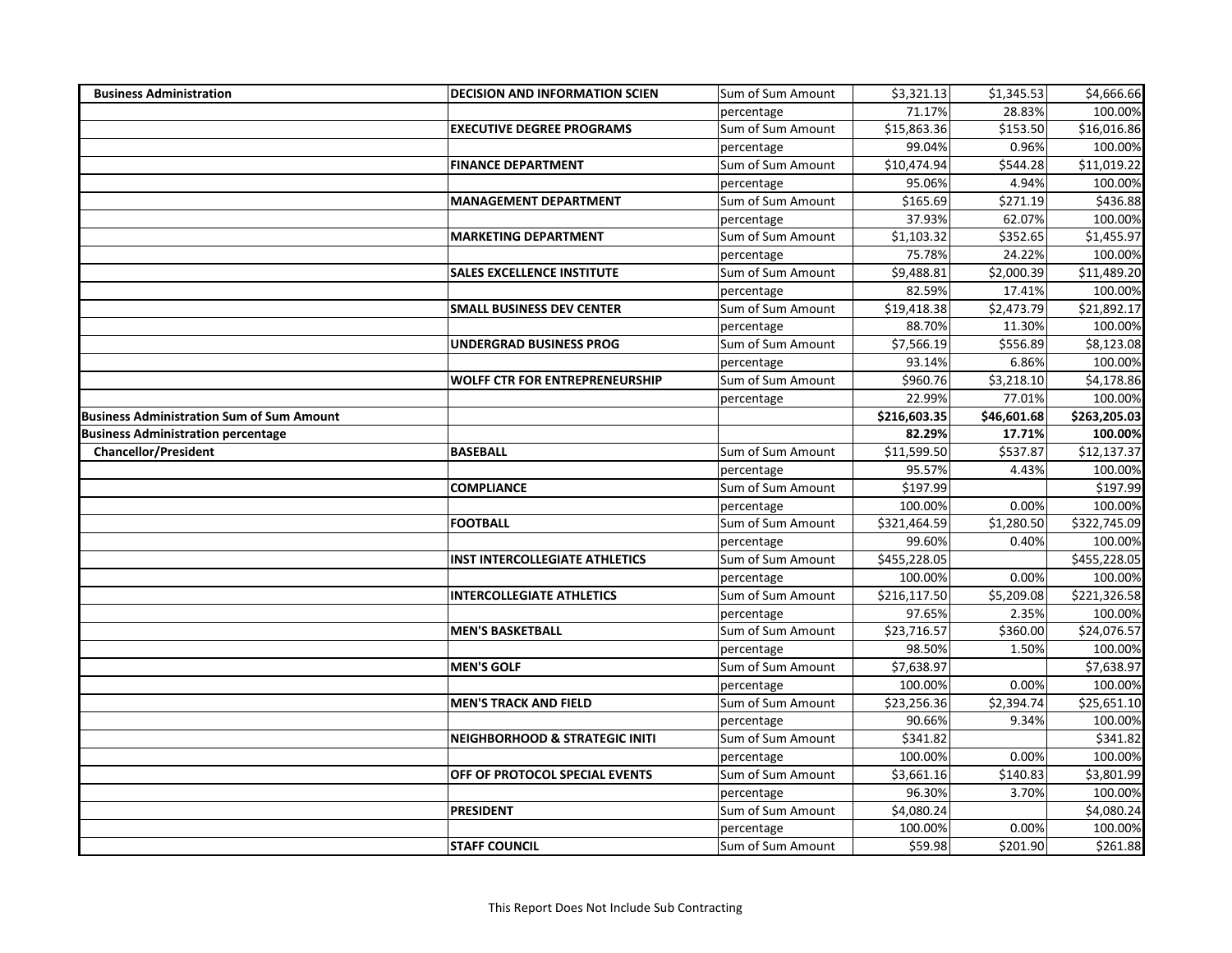| <b>Chancellor/President</b>                   | <b>STAFF COUNCIL</b>                     | percentage        | 22.90%         | 77.10%      | 100.00%        |
|-----------------------------------------------|------------------------------------------|-------------------|----------------|-------------|----------------|
|                                               | <b>UH ENERGY</b>                         | Sum of Sum Amount | \$11,883.10    | \$517.49    | \$12,400.59    |
|                                               |                                          | percentage        | 95.83%         | 4.17%       | 100.00%        |
|                                               | <b>WOMEN'S BASKETBALL</b>                | Sum of Sum Amount | \$2,545.44     |             | \$2,545.44     |
|                                               |                                          | percentage        | 100.00%        | 0.00%       | 100.00%        |
|                                               | <b>WOMEN'S GOLF</b>                      | Sum of Sum Amount | \$230.00       |             | \$230.00       |
|                                               |                                          | percentage        | 100.00%        | 0.00%       | 100.00%        |
|                                               | <b>WOMEN'S SOCCER</b>                    | Sum of Sum Amount | \$382.13       |             | \$382.13       |
|                                               |                                          | percentage        | 100.00%        | 0.00%       | 100.00%        |
|                                               | <b>WOMEN'S SOFTBALL</b>                  | Sum of Sum Amount | \$11,791.07    |             | \$11,791.07    |
|                                               |                                          | percentage        | 100.00%        | 0.00%       | 100.00%        |
|                                               | <b>WOMEN'S SWIMMING &amp; DIVING</b>     | Sum of Sum Amount | \$2,810.39     |             | \$2,810.39     |
|                                               |                                          | percentage        | 100.00%        | 0.00%       | 100.00%        |
|                                               | <b>WOMEN'S TENNIS</b>                    | Sum of Sum Amount | \$2,620.14     |             | \$2,620.14     |
|                                               |                                          | percentage        | 100.00%        | 0.00%       | 100.00%        |
|                                               | <b>WOMEN'S VOLLEYBALL</b>                | Sum of Sum Amount | \$5,296.72     |             | \$5,296.72     |
|                                               |                                          | percentage        | 100.00%        | 0.00%       | 100.00%        |
| <b>Chancellor/President Sum of Sum Amount</b> |                                          |                   | \$1,104,921.72 | \$10,642.41 | \$1,115,564.13 |
| Chancellor/President percentage               |                                          |                   | 99.05%         | 0.95%       | 100.00%        |
| <b>College of Medicine</b>                    | <b>BIOMEDICAL SCIENCES</b>               | Sum of Sum Amount |                | \$349.90    | \$349.90       |
|                                               |                                          | percentage        | 0.00%          | 100.00%     | 100.00%        |
|                                               | <b>COMMUNITY HEALTH</b>                  | Sum of Sum Amount |                | \$1,680.88  | \$1,680.88     |
|                                               |                                          | percentage        | 0.00%          | 100.00%     | 100.00%        |
|                                               | <b>HEALTH SYST &amp; POPULATIONS SCI</b> | Sum of Sum Amount | \$1,054.75     |             | \$1,054.75     |
|                                               |                                          | percentage        | 100.00%        | 0.00%       | 100.00%        |
|                                               | <b>MEDICAL EDUCATION</b>                 | Sum of Sum Amount | \$75.00        |             | \$75.00        |
|                                               |                                          | percentage        | 100.00%        | 0.00%       | 100.00%        |
|                                               | <b>OFFICE OF THE DEAN</b>                | Sum of Sum Amount | \$8,180.16     | \$16,716.47 | \$24,896.63    |
|                                               |                                          | percentage        | 32.86%         | 67.14%      | 100.00%        |
|                                               | STU AFF ADMISSIONS & OUTREACH            | Sum of Sum Amount |                | \$1,647.36  | \$1,647.36     |
|                                               |                                          | percentage        | 0.00%          | 100.00%     | 100.00%        |
| <b>College of Medicine Sum of Sum Amount</b>  |                                          |                   | \$9,309.91     | \$20,394.61 | \$29,704.52    |
| <b>College of Medicine percentage</b>         |                                          |                   | 31.34%         | 68.66%      | 100.00%        |
| <b>College of Nursing</b>                     | <b>DEANS OFFICE - COLLEG OF NURSI</b>    | Sum of Sum Amount | \$68,912.17    | \$12,989.77 | \$81,901.94    |
|                                               |                                          | percentage        | 84.14%         | 15.86%      | 100.00%        |
| <b>College of Nursing Sum of Sum Amount</b>   |                                          |                   | \$68,912.17    | \$12,989.77 | \$81,901.94    |
| <b>College of Nursing percentage</b>          |                                          |                   | 84.14%         | 15.86%      | 100.00%        |
| <b>College of the Arts</b>                    | <b>ART</b>                               | Sum of Sum Amount | \$12,780.07    | \$486.20    | \$13,266.27    |
|                                               |                                          | percentage        | 96.34%         | 3.66%       | 100.00%        |
|                                               | <b>BAND</b>                              | Sum of Sum Amount | \$1,270.66     | \$259.82    | \$1,530.48     |
|                                               |                                          | percentage        | 83.02%         | 16.98%      | 100.00%        |
|                                               | <b>BLAFFER GALLERY</b>                   | Sum of Sum Amount | \$2,249.85     | \$59.68     | \$2,309.53     |
|                                               |                                          | percentage        | 97.42%         | 2.58%       | 100.00%        |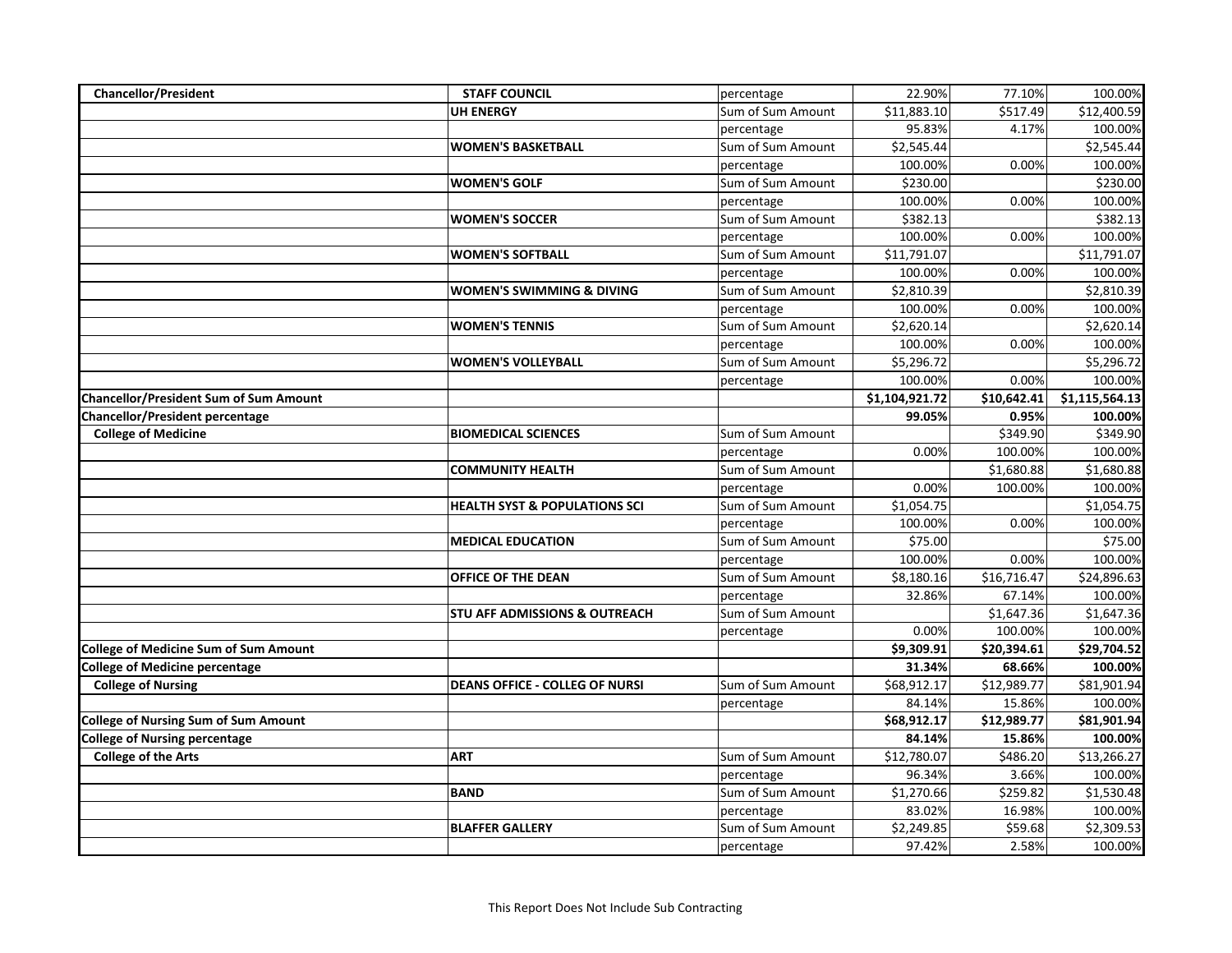| <b>College of the Arts</b>                   | <b>CWMCA CENTER FOR THE ARTS</b>          | Sum of Sum Amount | \$156.69     |                        | \$156.69     |
|----------------------------------------------|-------------------------------------------|-------------------|--------------|------------------------|--------------|
|                                              |                                           | percentage        | 100.00%      | 0.00%                  | 100.00%      |
|                                              | <b>DEAN OFFIC THE COLLEGE OF ARTS</b>     | Sum of Sum Amount | \$41,301.40  | \$6,468.63             | \$47,770.03  |
|                                              |                                           | percentage        | 86.46%       | 13.54%                 | 100.00%      |
|                                              | <b>MUSIC</b>                              | Sum of Sum Amount | \$49,847.83  | \$1,899.81             | \$51,747.64  |
|                                              |                                           | percentage        | 96.33%       | 3.67%                  | 100.00%      |
|                                              | <b>THEATER</b>                            | Sum of Sum Amount | \$9,533.98   |                        | \$9,533.98   |
|                                              |                                           | percentage        | 100.00%      | 0.00%                  | 100.00%      |
| <b>College of the Arts Sum of Sum Amount</b> |                                           |                   | \$117,140.48 | \$9,174.14             | \$126,314.62 |
| College of the Arts percentage               |                                           |                   | 92.74%       | 7.26%                  | 100.00%      |
| <b>Education</b>                             | <b>ASIAN AMERICAN STUDIES</b>             | Sum of Sum Amount | \$5,241.59   |                        | \$5,241.59   |
|                                              |                                           | percentage        | 100.00%      | 0.00%                  | 100.00%      |
|                                              | CENTER FOR INFO TECG IN ED.               | Sum of Sum Amount | \$2,623.96   | \$290.93               | \$2,914.89   |
|                                              |                                           | percentage        | 90.02%       | 9.98%                  | 100.00%      |
|                                              | <b>CHARTER SCHOOL</b>                     | Sum of Sum Amount | \$10,511.73  | $\overline{$}1,321.67$ | \$11,833.40  |
|                                              |                                           | percentage        | 88.83%       | 11.17%                 | 100.00%      |
|                                              | <b>CURRICULUM AND INSTRUCTION</b>         | Sum of Sum Amount | \$1,730.57   | \$26.32                | \$1,756.89   |
|                                              |                                           | percentage        | 98.50%       | 1.50%                  | 100.00%      |
|                                              | <b>DEAN, EDUCATION</b>                    | Sum of Sum Amount | \$6,273.35   | \$4,748.08             | \$11,021.43  |
|                                              |                                           | percentage        | 56.92%       | 43.08%                 | 100.00%      |
|                                              | <b>ED LEADERSHIP &amp; POLICY STUDIES</b> | Sum of Sum Amount | \$5,244.05   | \$2,234.38             | \$7,478.43   |
|                                              |                                           | percentage        | 70.12%       | 29.88%                 | 100.00%      |
|                                              | PSYCH, HLTH & LEARNING SCIENCE            | Sum of Sum Amount | \$27,843.44  | \$120.97               | \$27,964.41  |
|                                              |                                           | percentage        | 99.57%       | 0.43%                  | 100.00%      |
| <b>Education Sum of Sum Amount</b>           |                                           |                   | \$59,468.69  | \$8,742.35             | \$68,211.04  |
| <b>Education percentage</b>                  |                                           |                   | 87.18%       | 12.82%                 | 100.00%      |
| Engineering                                  | <b>BIOMEDICAL ENGINEERING</b>             | Sum of Sum Amount | \$74,178.75  | \$399.52               | \$74,578.27  |
|                                              |                                           | percentage        | 99.46%       | 0.54%                  | 100.00%      |
|                                              | <b>CHEMICAL ENGINEERING</b>               | Sum of Sum Amount | \$49,543.85  | \$1,743.84             | \$51,287.69  |
|                                              |                                           | percentage        | 96.60%       | 3.40%                  | 100.00%      |
|                                              | <b>CIVIL ENGINEERING</b>                  | Sum of Sum Amount | \$18,837.73  | \$927.55               | \$19,765.28  |
|                                              |                                           | percentage        | 95.31%       | 4.69%                  | 100.00%      |
|                                              | <b>COMPOSITE ENGR APPLICATIONS CT</b>     | Sum of Sum Amount | \$7,717.20   |                        | \$7,717.20   |
|                                              |                                           | percentage        | 100.00%      | 0.00%                  | 100.00%      |
|                                              | <b>DEAN, ENGINEERING</b>                  | Sum of Sum Amount | \$23,901.70  | \$24,040.00            | \$47,941.70  |
|                                              |                                           | percentage        | 49.86%       | 50.14%                 | 100.00%      |
|                                              | <b>ELECTRICAL ENGINEERING</b>             | Sum of Sum Amount | \$50,108.16  | \$1,034.41             | \$51,142.57  |
|                                              |                                           | percentage        | 97.98%       | 2.02%                  | 100.00%      |
|                                              | <b>ENGr UNDERGRADUATE PROGRAMS</b>        | Sum of Sum Amount | \$3,211.96   | \$678.74               | \$3,890.70   |
|                                              |                                           | percentage        | 82.55%       | 17.45%                 | 100.00%      |
|                                              | <b>INDUSTRIAL ENGINEERING</b>             | Sum of Sum Amount | \$887.84     |                        | \$887.84     |
|                                              |                                           | percentage        | 100.00%      | 0.00%                  | 100.00%      |
|                                              | <b>INTEGRATED BIO &amp; NANO SYSTEM</b>   | Sum of Sum Amount | \$5,119.36   |                        | \$5,119.36   |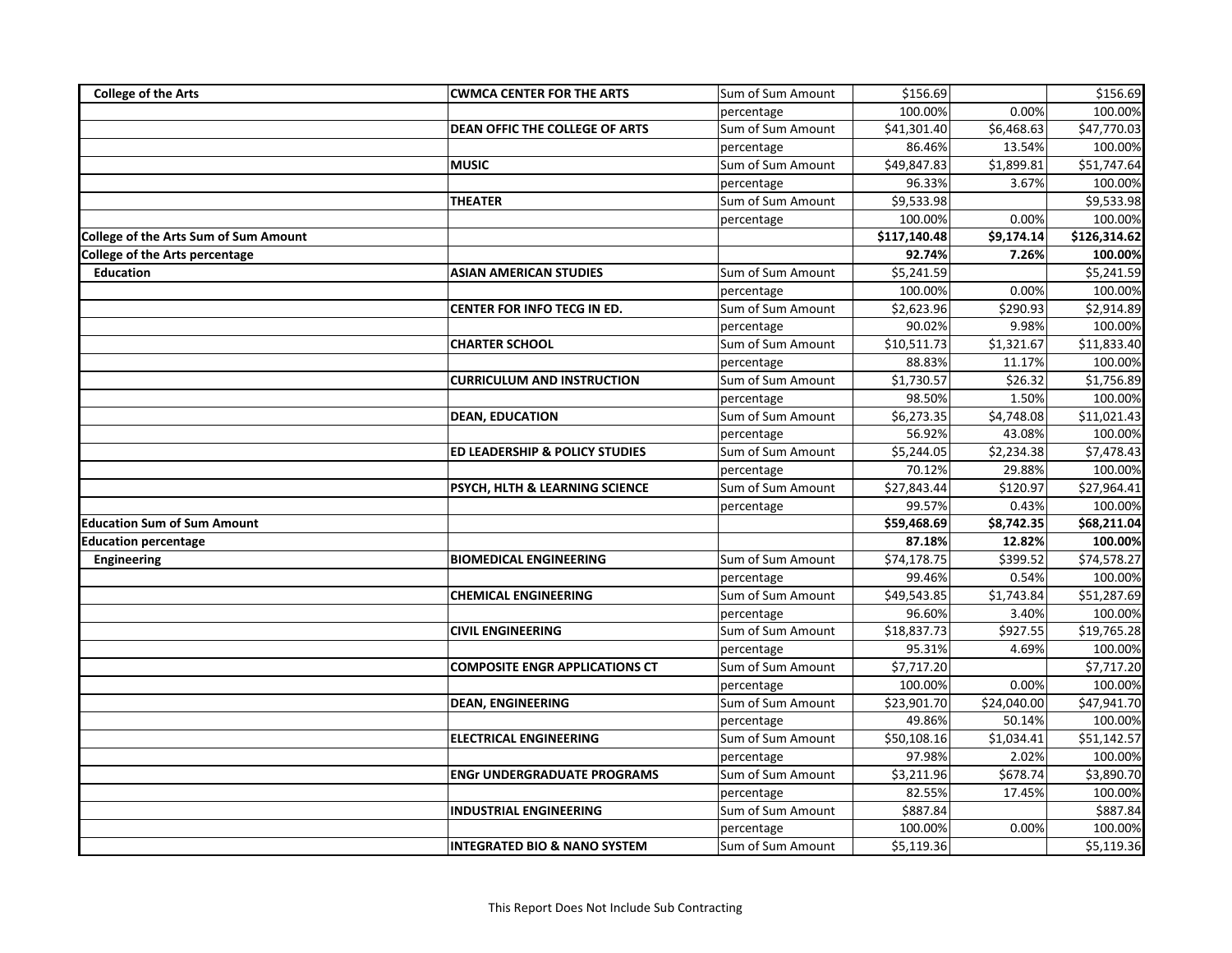| Engineering                                              | <b>INTEGRATED BIO &amp; NANO SYSTEM</b>   | percentage        | 100.00%      | 0.00%       | 100.00%      |
|----------------------------------------------------------|-------------------------------------------|-------------------|--------------|-------------|--------------|
|                                                          | <b>MECHANICAL ENGINEERING</b>             | Sum of Sum Amount | \$21,671.74  | \$4,045.84  | \$25,717.58  |
|                                                          |                                           | percentage        | 84.27%       | 15.73%      | 100.00%      |
|                                                          | <b>NAT'L AIRBORNE LASER MAP</b>           | Sum of Sum Amount | \$2,306.93   | \$198.06    | \$2,504.99   |
|                                                          |                                           | percentage        | 92.09%       | 7.91%       | 100.00%      |
|                                                          | PETROLEUM ENGINEERING                     | Sum of Sum Amount | \$36,862.04  | \$6,609.09  | \$43,471.13  |
|                                                          |                                           | percentage        | 84.80%       | 15.20%      | 100.00%      |
| <b>Engineering Sum of Sum Amount</b>                     |                                           |                   | \$294,347.26 | \$39,677.05 | \$334,024.31 |
| <b>Engineering percentage</b>                            |                                           |                   | 88.12%       | 11.88%      | 100.00%      |
| <b>Graduate College of Social Work</b>                   | <b>ADMISSIONS</b>                         | Sum of Sum Amount | \$99.67      |             | \$99.67      |
|                                                          |                                           | percentage        | 100.00%      | 0.00%       | 100.00%      |
|                                                          | ALUMNI, CAREER & DEVELOPMENT              | Sum of Sum Amount | \$789.55     | \$22.25     | \$811.80     |
|                                                          |                                           | percentage        | 97.26%       | 2.74%       | 100.00%      |
|                                                          | <b>AMERICAN HUMANICS</b>                  | Sum of Sum Amount |              | \$137.23    | \$137.23     |
|                                                          |                                           | percentage        | 0.00%        | 100.00%     | 100.00%      |
|                                                          | <b>CHILD &amp; FAMILY CENTER</b>          | Sum of Sum Amount | \$144.82     |             | \$144.82     |
|                                                          |                                           | percentage        | 100.00%      | 0.00%       | 100.00%      |
|                                                          | CTR DRUG & SOCIAL POLICY RESRC            | Sum of Sum Amount | \$41,493.58  |             | \$41,493.58  |
|                                                          |                                           | percentage        | 100.00%      | 0.00%       | 100.00%      |
|                                                          | <b>DEAN, SOCIAL WORK</b>                  | Sum of Sum Amount | \$10,583.68  | \$1,070.15  | \$11,653.83  |
|                                                          |                                           | percentage        | 90.82%       | 9.18%       | 100.00%      |
|                                                          | <b>FIELD OFFICE</b>                       | Sum of Sum Amount | \$2,879.14   | \$100.60    | \$2,979.74   |
|                                                          |                                           | percentage        | 96.62%       | 3.38%       | 100.00%      |
|                                                          | <b>GCSW-INFORMATION TECHNOLOGY</b>        | Sum of Sum Amount | \$563.08     |             | \$563.08     |
|                                                          |                                           | percentage        | 100.00%      | 0.00%       | 100.00%      |
|                                                          | LATINA MATERNAL & FAMILY HLTH             | Sum of Sum Amount | \$2,618.92   |             | \$2,618.92   |
|                                                          |                                           | percentage        | 100.00%      | 0.00%       | 100.00%      |
| <b>Graduate College of Social Work Sum of Sum Amount</b> |                                           |                   | 559,172.44   | \$1,330.23  | \$60,502.67  |
| <b>Graduate College of Social Work percentage</b>        |                                           |                   | 97.80%       | 2.20%       | 100.00%      |
| <b>Honors College</b>                                    | <b>DEAN, HONORS COLLEGE</b>               | Sum of Sum Amount | \$2,255.00   | \$1,052.47  | \$3,307.47   |
|                                                          |                                           | percentage        | 68.18%       | 31.82%      | 100.00%      |
|                                                          | <b>FORENSICS PROGRAM</b>                  | Sum of Sum Amount | \$600.00     |             | \$600.00     |
|                                                          |                                           | percentage        | 100.00%      | 0.00%       | 100.00%      |
| Honors College Sum of Sum Amount                         |                                           |                   | \$2,855.00   | \$1,052.47  | \$3,907.47   |
| <b>Honors College percentage</b>                         |                                           |                   | 73.07%       | 26.93%      | 100.00%      |
| <b>Hotel and Restaurant Management</b>                   | <b>DEAN, HOTEL &amp; RESTAURANT MANAG</b> | Sum of Sum Amount | \$6,013.78   | \$867.75    | \$6,881.53   |
|                                                          |                                           | percentage        | 87.39%       | 12.61%      | 100.00%      |
|                                                          | HOTEL AND RESTAURANT MANAGEMEN            | Sum of Sum Amount | \$24,844.87  | \$1,320.47  | \$26,165.34  |
|                                                          |                                           | percentage        | 94.95%       | 5.05%       | 100.00%      |
| Hotel and Restaurant Management Sum of Sum Amount        |                                           |                   | \$30,858.65  | \$2,188.22  | \$33,046.87  |
| <b>Hotel and Restaurant Management percentage</b>        |                                           |                   | 93.38%       | 6.62%       | 100.00%      |
| <b>Law Center</b>                                        | <b>ALUMNI RELATIONS, LAW</b>              | Sum of Sum Amount | \$263.74     | \$4,229.65  | \$4,493.39   |
|                                                          |                                           | percentage        | 5.87%        | 94.13%      | 100.00%      |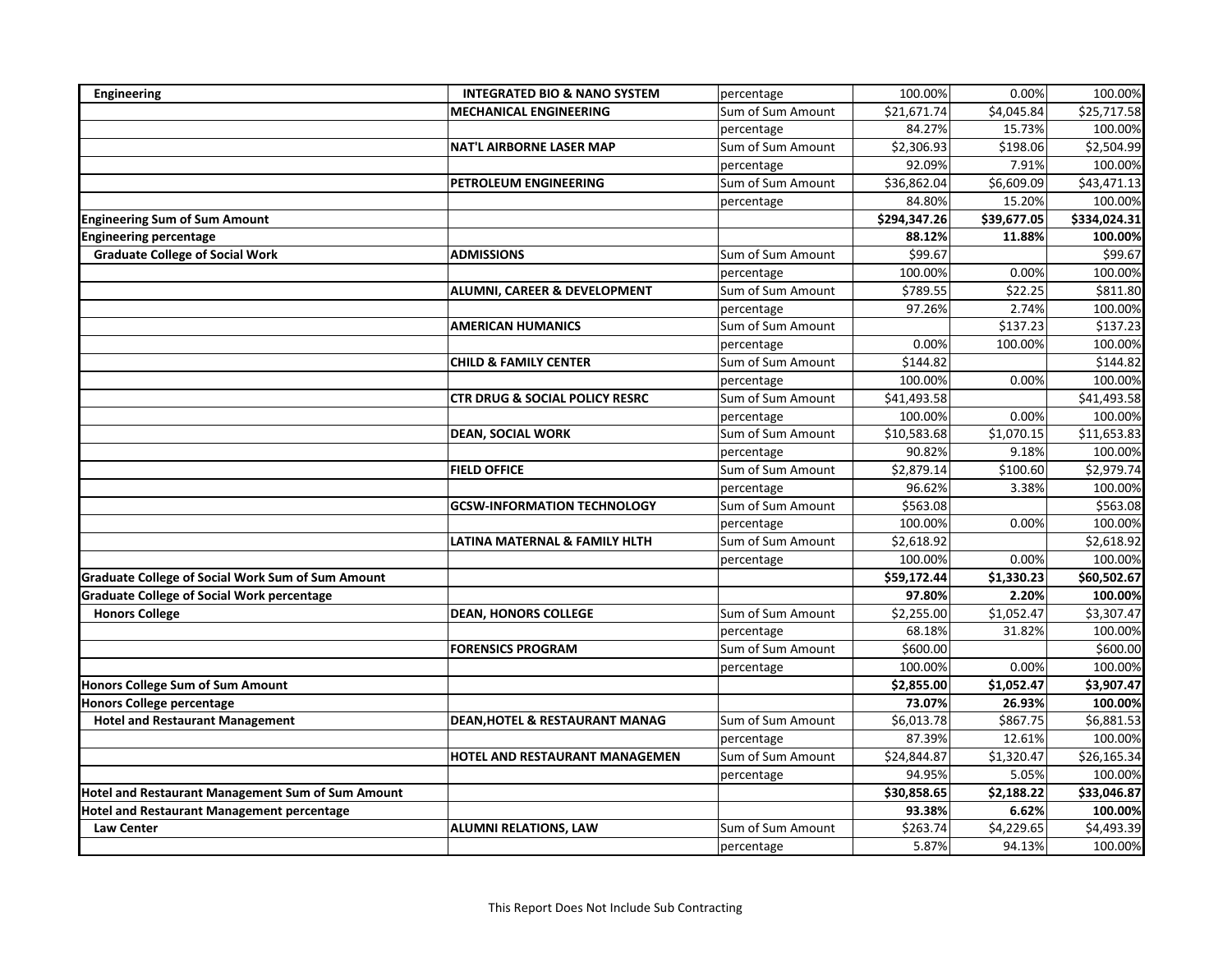| <b>Law Center</b>                       | <b>BLAKELEY INSTITUTE</b>                | Sum of Sum Amount | \$1,627.58  | \$1,482.77  | \$3,110.35  |
|-----------------------------------------|------------------------------------------|-------------------|-------------|-------------|-------------|
|                                         |                                          | percentage        | 52.33%      | 47.67%      | 100.00%     |
|                                         | <b>BUSINESS SERVICES, LAW</b>            | Sum of Sum Amount | \$4,966.89  | \$964.61    | \$5,931.50  |
|                                         |                                          | percentage        | 83.74%      | 16.26%      | 100.00%     |
|                                         | <b>CAREER SERVICES, LAW</b>              | Sum of Sum Amount | \$457.33    | \$88.52     | \$545.85    |
|                                         |                                          | percentage        | 83.78%      | 16.22%      | 100.00%     |
|                                         | <b>DEAN, LAW</b>                         | Sum of Sum Amount | \$2,160.85  |             | \$2,160.85  |
|                                         |                                          | percentage        | 100.00%     | 0.00%       | 100.00%     |
|                                         | <b>FACILITIES, LAW</b>                   | Sum of Sum Amount |             | \$1,350.00  | \$1,350.00  |
|                                         |                                          | percentage        | 0.00%       | 100.00%     | 100.00%     |
|                                         | <b>FACULTY SUPPORT LAW</b>               | Sum of Sum Amount | \$3,561.86  | \$2,144.23  | \$5,706.09  |
|                                         |                                          | percentage        | 62.42%      | 37.58%      | 100.00%     |
|                                         | <b>HEALTH LAW &amp; POLICY INSTITUTE</b> | Sum of Sum Amount | \$82.64     | \$453.93    | \$536.57    |
|                                         |                                          | percentage        | 15.40%      | 84.60%      | 100.00%     |
|                                         | <b>IHELG</b>                             | Sum of Sum Amount | \$57.31     |             | \$57.31     |
|                                         |                                          | percentage        | 100.00%     | 0.00%       | 100.00%     |
|                                         | LAW                                      | Sum of Sum Amount | \$42.64     |             | \$42.64     |
|                                         |                                          | percentage        | 100.00%     | 0.00%       | 100.00%     |
|                                         | <b>LAW INFORMATION TECHNOLOGY</b>        | Sum of Sum Amount | \$618.62    |             | \$618.62    |
|                                         |                                          | percentage        | 100.00%     | 0.00%       | 100.00%     |
|                                         | <b>LAW LIBRARY</b>                       | Sum of Sum Amount | \$12,558.08 | \$150.55    | \$12,708.63 |
|                                         |                                          | percentage        | 98.82%      | 1.18%       | 100.00%     |
|                                         | LEGAL AID CLINIC, LAW                    | Sum of Sum Amount | $-$290.77$  |             | $-$290.77$  |
|                                         |                                          | percentage        | 100.00%     | 0.00%       | 100.00%     |
|                                         | LEGAL RESEARCH & WRITING, LAW            | Sum of Sum Amount | $-$67.64$   | \$2.28      | $-565.36$   |
|                                         |                                          | percentage        | 103.49%     | $-3.49%$    | 100.00%     |
|                                         | PUBLIC RELS & MARKETING, LAW             | Sum of Sum Amount | \$6,390.00  | \$124.13    | \$6,514.13  |
|                                         |                                          | percentage        | 98.09%      | 1.91%       | 100.00%     |
|                                         | STUDENT ORGANIZATION, LAW                | Sum of Sum Amount | \$3,978.21  |             | \$3,978.21  |
|                                         |                                          | percentage        | 100.00%     | 0.00%       | 100.00%     |
|                                         | STUDENT SERVICES, LAW                    | Sum of Sum Amount | \$3,482.51  | \$223.80    | \$3,706.31  |
|                                         |                                          | percentage        | 93.96%      | 6.04%       | 100.00%     |
| Law Center Sum of Sum Amount            |                                          |                   | \$39,889.85 | \$11,214.47 | \$51,104.32 |
| Law Center percentage                   |                                          |                   | 78.06%      | 21.94%      | 100.00%     |
| <b>Liberal Arts and Social Sciences</b> | <b>AEROSPACE STUDIES</b>                 | Sum of Sum Amount | \$25.84     | \$952.62    | \$978.46    |
|                                         |                                          | percentage        | 2.64%       | 97.36%      | 100.00%     |
|                                         | <b>AFRICAN-AMERICAN STUDIES</b>          | Sum of Sum Amount | $-$403.19$  | \$360.97    | $-542.22$   |
|                                         |                                          | percentage        | 954.97%     | -854.97%    | 100.00%     |
|                                         | <b>ARTE PUBLICO</b>                      | Sum of Sum Amount | \$31,762.56 | \$251.69    | \$32,014.25 |
|                                         |                                          | percentage        | 99.21%      | 0.79%       | 100.00%     |
|                                         | <b>CENTER FOR PUBLIC HISTORY</b>         | Sum of Sum Amount | \$1,703.40  | \$5,262.48  | \$6,965.88  |
|                                         |                                          | percentage        | 24.45%      | 75.55%      | 100.00%     |
|                                         | <b>COMMUNICATION</b>                     | Sum of Sum Amount | \$6,256.71  | \$22,517.64 | \$28,774.35 |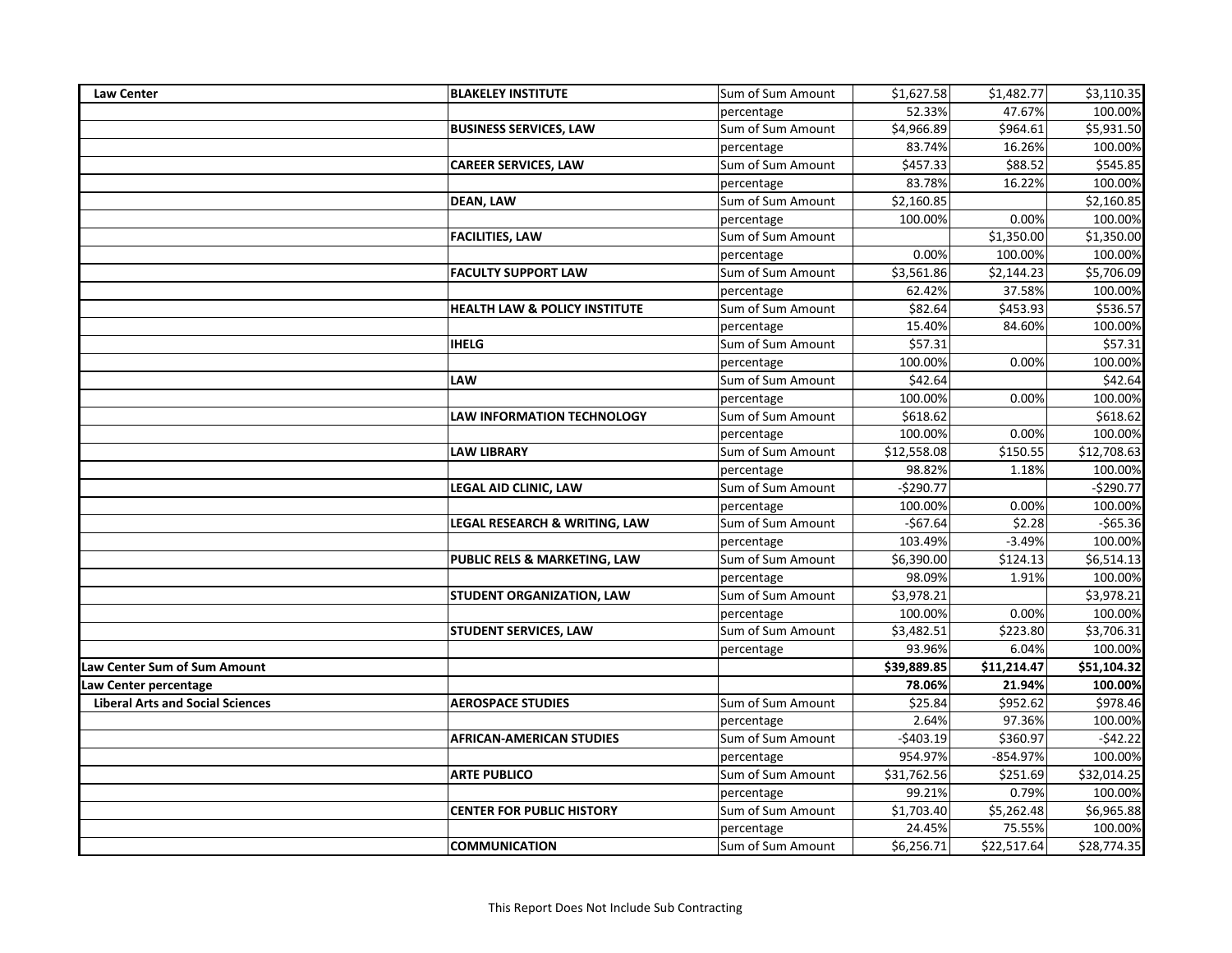| <b>Liberal Arts and Social Sciences</b>            | <b>COMMUNICATION</b>                     | percentage        | 21.74%       | 78.26%       | 100.00%      |
|----------------------------------------------------|------------------------------------------|-------------------|--------------|--------------|--------------|
|                                                    | <b>COMMUNICATIONS DISORDERS</b>          | Sum of Sum Amount | \$11,808.52  | \$544.48     | \$12,353.00  |
|                                                    |                                          | percentage        | 95.59%       | 4.41%        | 100.00%      |
|                                                    | <b>COMPARATIVE CULTURAL STUDIES</b>      | Sum of Sum Amount | $-$44.76$    | \$6,626.75   | \$6,581.99   |
|                                                    |                                          | percentage        | $-0.68%$     | 100.68%      | 100.00%      |
|                                                    | <b>DEAN, LIBERAL ARTS &amp; SOC SCI</b>  | Sum of Sum Amount | \$6,545.19   | \$69,528.15  | \$76,073.34  |
|                                                    |                                          | percentage        | 8.60%        | 91.40%       | 100.00%      |
|                                                    | <b>ECONOMICS</b>                         | Sum of Sum Amount |              | \$277.81     | \$277.81     |
|                                                    |                                          | percentage        | 0.00%        | 100.00%      | 100.00%      |
|                                                    | <b>ENGLISH</b>                           | Sum of Sum Amount | \$28,558.06  | \$123.59     | \$28,681.65  |
|                                                    |                                          | percentage        | 99.57%       | 0.43%        | 100.00%      |
|                                                    | <b>HEALTH AND HUMAN PERFORMANCE</b>      | Sum of Sum Amount | \$21,807.84  | \$604.04     | \$22,411.88  |
|                                                    |                                          | percentage        | 97.30%       | 2.70%        | 100.00%      |
|                                                    | <b>HISPANIC STUDIES</b>                  | Sum of Sum Amount | \$3,568.93   | \$450.62     | \$4,019.55   |
|                                                    |                                          | percentage        | 88.79%       | 11.21%       | 100.00%      |
|                                                    | <b>HISTORY</b>                           | Sum of Sum Amount | \$913.99     | \$598.90     | \$1,512.89   |
|                                                    |                                          | percentage        | 60.41%       | 39.59%       | 100.00%      |
|                                                    | <b>MEXICAN-AMERICAN STUDIES</b>          | Sum of Sum Amount | \$4,132.66   | \$568.62     | \$4,701.28   |
|                                                    |                                          | percentage        | 87.90%       | 12.10%       | 100.00%      |
|                                                    | <b>MODERN AND CLASSICAL LANGUAGES</b>    | Sum of Sum Amount | \$2,636.02   | \$2,304.58   | \$4,940.60   |
|                                                    |                                          | percentage        | 53.35%       | 46.65%       | 100.00%      |
|                                                    | <b>POLITICAL SCIENCE</b>                 | Sum of Sum Amount | \$1,712.67   | \$99.90      | \$1,812.57   |
|                                                    |                                          | percentage        | 94.49%       | 5.51%        | 100.00%      |
|                                                    | <b>PSYCHOLOGY</b>                        | Sum of Sum Amount | \$11,551.05  | \$406.59     | \$11,957.64  |
|                                                    |                                          | percentage        | 96.60%       | 3.40%        | 100.00%      |
|                                                    | <b>SOCIOLOGY</b>                         | Sum of Sum Amount | \$95.55      |              | \$95.55      |
|                                                    |                                          | percentage        | 100.00%      | 0.00%        | 100.00%      |
|                                                    | <b>WOMEN'S STUDIES PROGRAM</b>           | Sum of Sum Amount | \$551.10     |              | 5551.10      |
|                                                    |                                          | percentage        | 100.00%      | 0.00%        | 100.00%      |
| iberal Arts and Social Sciences Sum of Sum Amount. |                                          |                   | \$133,182.14 | \$111,479.43 | \$244,661.57 |
| iberal Arts and Social Sciences percentage.        |                                          |                   | 54.44%       | 45.56%       | 100.00%      |
| Library                                            | UNIVERSITY LIBRARIES                     | Sum of Sum Amount | \$304,000.84 | \$4,158.16   | \$308,159.00 |
|                                                    |                                          | percentage        | 98.65%       | 1.35%        | 100.00%      |
| ibrary Sum of Sum Amount.                          |                                          |                   | \$304,000.84 | \$4,158.16   | \$308,159.00 |
| Library percentage                                 |                                          |                   | 98.65%       | 1.35%        | 100.00%      |
| <b>Natural Science and Mathematics</b>             | <b>BIOLOGY &amp; BIOCHEMISTRY</b>        | Sum of Sum Amount | \$95,571.65  | \$1,841.94   | \$97,413.59  |
|                                                    |                                          | percentage        | 98.11%       | 1.89%        | 100.00%      |
|                                                    | <b>CHEMISTRY</b>                         | Sum of Sum Amount | \$64,595.13  | \$24,005.21  | \$88,600.34  |
|                                                    |                                          | percentage        | 72.91%       | 27.09%       | 100.00%      |
|                                                    | <b>COMPUTER SCIENCE</b>                  | Sum of Sum Amount | \$7,675.16   |              | \$7,675.16   |
|                                                    |                                          | percentage        | 100.00%      | 0.00%        | 100.00%      |
|                                                    | <b>CTR FOR NUCLEAR REC&amp;CELL SIGN</b> | Sum of Sum Amount | \$259,508.85 | \$666.51     | \$260,175.36 |
|                                                    |                                          | percentage        | 99.74%       | 0.26%        | 100.00%      |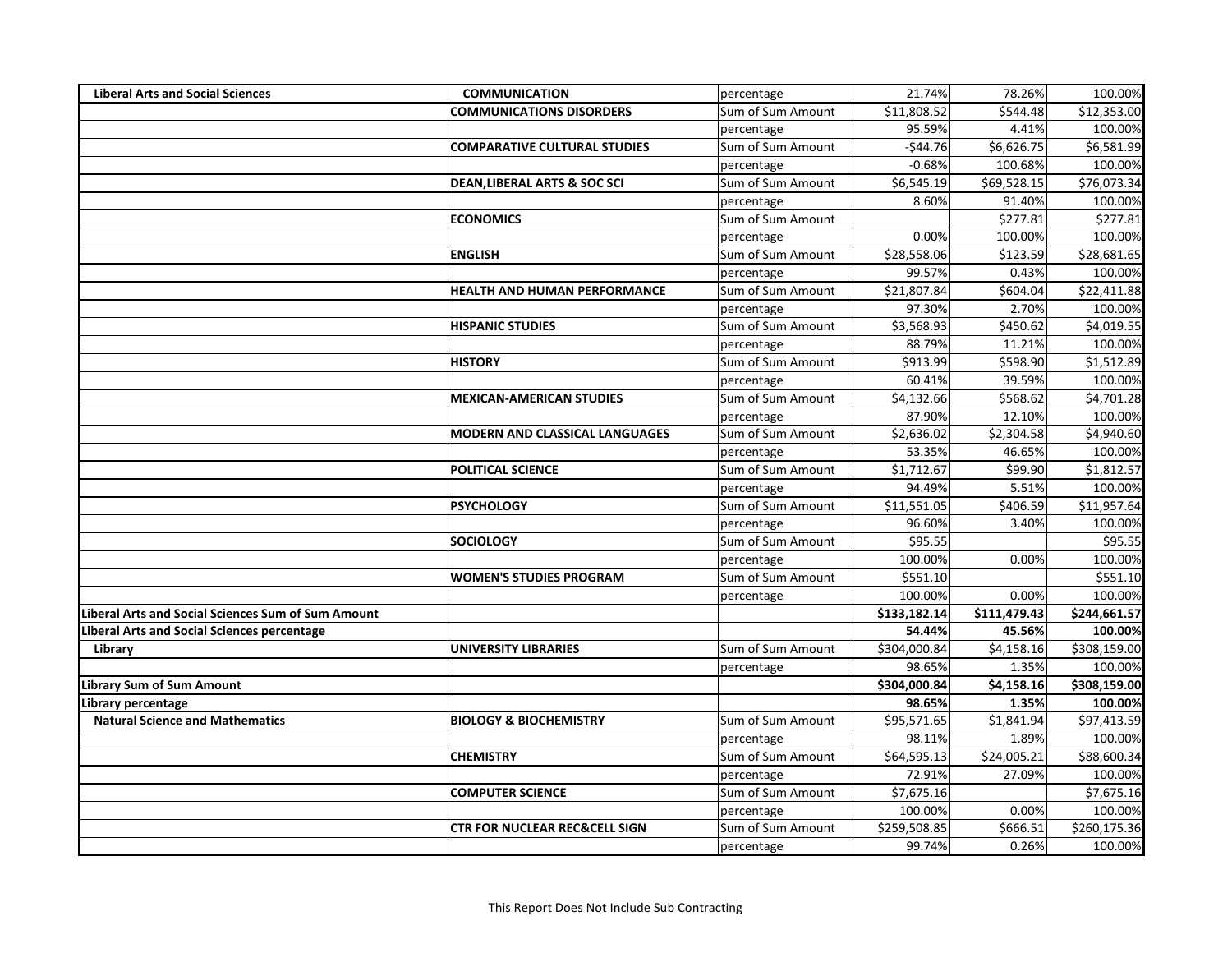| <b>Natural Science and Mathematics</b>                   | <b>DEAN, NATURAL SCIENCE &amp; MATHE</b> | Sum of Sum Amount | \$56,118.81  | \$72.33     | \$56,191.14  |
|----------------------------------------------------------|------------------------------------------|-------------------|--------------|-------------|--------------|
|                                                          |                                          | percentage        | 99.87%       | 0.13%       | 100.00%      |
|                                                          | <b>EARTH &amp; ATMOSPHERIC SCIENCES</b>  | Sum of Sum Amount | \$45,165.03  | \$2,890.95  | \$48,055.98  |
|                                                          |                                          | percentage        | 93.98%       | 6.02%       | 100.00%      |
|                                                          | <b>HOUSTON COASTAL CENTER</b>            | Sum of Sum Amount | \$114.91     |             | \$114.91     |
|                                                          |                                          | percentage        | 100.00%      | 0.00%       | 100.00%      |
|                                                          | <b>INSTITUTE FOR CLIMATE/ATMO SCI</b>    | Sum of Sum Amount | \$460.85     |             | \$460.85     |
|                                                          |                                          | percentage        | 100.00%      | 0.00%       | 100.00%      |
|                                                          | <b>MATHEMATICS</b>                       | Sum of Sum Amount | \$39,634.30  | \$2,403.75  | \$42,038.05  |
|                                                          |                                          | percentage        | 94.28%       | 5.72%       | 100.00%      |
|                                                          | <b>PHYSICS</b>                           | Sum of Sum Amount | \$9,492.60   | \$7,261.64  | \$16,754.24  |
|                                                          |                                          | percentage        | 56.66%       | 43.34%      | 100.00%      |
| <b>Natural Science and Mathematics Sum of Sum Amount</b> |                                          |                   | \$578,337.29 | \$39,142.33 | \$617,479.62 |
| <b>Natural Science and Mathematics percentage</b>        |                                          |                   | 93.66%       | 6.34%       | 100.00%      |
| Optometry                                                | <b>DEAN, OPTOMETRY</b>                   | Sum of Sum Amount | \$32,563.75  | \$425.24    | \$32,988.99  |
|                                                          |                                          | percentage        | 98.71%       | 1.29%       | 100.00%      |
|                                                          | OPT VISION SCIENCES                      | Sum of Sum Amount | \$37,032.56  | \$149.08    | \$37,181.64  |
|                                                          |                                          | percentage        | 99.60%       | 0.40%       | 100.00%      |
|                                                          | <b>OPTOMETRY CLINIC</b>                  | Sum of Sum Amount | \$162,486.54 | \$3,322.75  | \$165,809.29 |
|                                                          |                                          | percentage        | 98.00%       | 2.00%       | 100.00%      |
| <b>Optometry Sum of Sum Amount</b>                       |                                          |                   | \$232,082.85 | \$3,897.07  | \$235,979.92 |
| <b>Optometry percentage</b>                              |                                          |                   | 98.35%       | 1.65%       | 100.00%      |
| Pharmacy                                                 | <b>DEAN, PHARMACY</b>                    | Sum of Sum Amount | \$46,215.04  | \$768.89    | \$46,983.93  |
|                                                          |                                          | percentage        | 98.36%       | 1.64%       | 100.00%      |
|                                                          | <b>EXPERIENTIAL PROGRAMS</b>             | Sum of Sum Amount | \$17,660.00  | \$31.02     | \$17,691.02  |
|                                                          |                                          | percentage        | 99.82%       | 0.18%       | 100.00%      |
|                                                          | PHAR HEALTH OUTCOMES & POLICY            | Sum of Sum Amount | \$270,758.42 | \$2,000.00  | \$272,758.42 |
|                                                          |                                          | percentage        | 99.27%       | 0.73%       | 100.00%      |
|                                                          | PHARM PRAC & TRANS RESEARCH              | Sum of Sum Amount | \$10,125.52  | \$8,617.55  | \$18,743.07  |
|                                                          |                                          | percentage        | 54.02%       | 45.98%      | 100.00%      |
|                                                          | PHARMACOLOGICAL & PHARMACEUTIC           | Sum of Sum Amount | \$295,516.17 | \$2,831.51  | \$298,347.68 |
|                                                          |                                          | percentage        | 99.05%       | 0.95%       | 100.00%      |
|                                                          | STUDENT SERVICES PHARMACY                | Sum of Sum Amount | \$79.94      | \$5,244.87  | \$5,324.81   |
|                                                          |                                          | percentage        | 1.50%        | 98.50%      | 100.00%      |
| <b>Pharmacy Sum of Sum Amount</b>                        |                                          |                   | \$640,355.09 | \$19,493.84 | \$659,848.93 |
| <b>Pharmacy percentage</b>                               |                                          |                   | 97.05%       | 2.95%       | 100.00%      |
| Research                                                 | AMI: ADV MANUFACTURING INSTITU           | Sum of Sum Amount | \$7,341.53   |             | \$7,341.53   |
|                                                          |                                          | percentage        | 100.00%      | 0.00%       | 100.00%      |
|                                                          | <b>ANIMAL CARE OPERATIONS</b>            | Sum of Sum Amount | \$39,959.05  | \$3,764.50  | \$43,723.55  |
|                                                          |                                          | percentage        | 91.39%       | 8.61%       | 100.00%      |
|                                                          | <b>BUSINESS OPERATIONS</b>               | Sum of Sum Amount | \$3,210.40   |             | \$3,210.40   |
|                                                          |                                          | percentage        | 100.00%      | 0.00%       | 100.00%      |
|                                                          | <b>CENTER FOR INNOVA/PARTNERSHIPS</b>    | Sum of Sum Amount | \$1,250.00   |             | \$1,250.00   |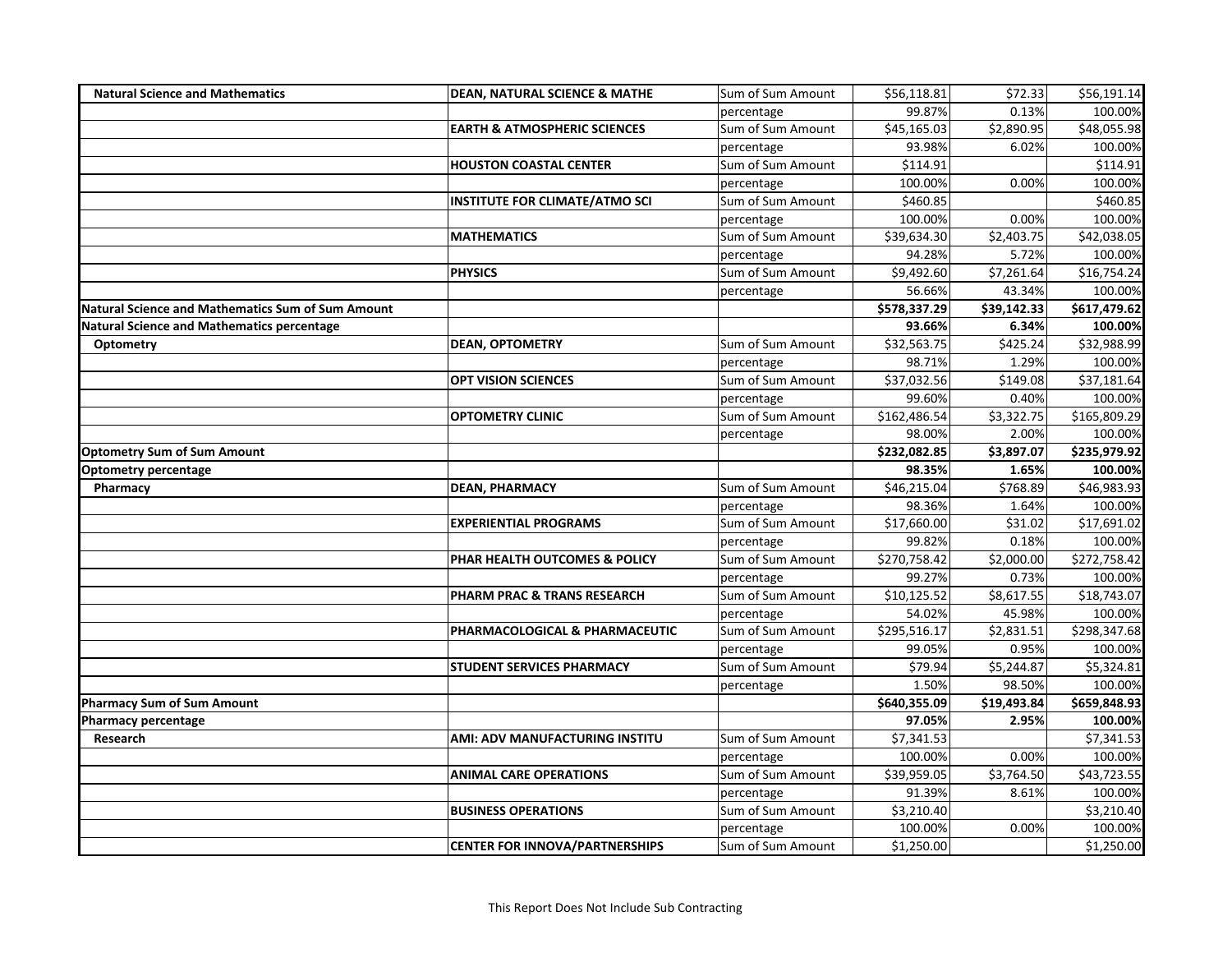| Research                          | <b>CENTER FOR INNOVA/PARTNERSHIPS</b>     | percentage        | 100.00%      | 0.00%       | 100.00%      |
|-----------------------------------|-------------------------------------------|-------------------|--------------|-------------|--------------|
|                                   | DATA ASSESSMENT & IT DOR                  | Sum of Sum Amount |              | \$215.20    | \$215.20     |
|                                   |                                           | percentage        | 0.00%        | 100.00%     | 100.00%      |
|                                   | <b>DOR COMMUNICATIONS</b>                 | Sum of Sum Amount | \$2,010.64   | \$7.53      | \$2,018.17   |
|                                   |                                           | percentage        | 99.63%       | 0.37%       | 100.00%      |
|                                   | <b>ENVIRONMENT HEALTH &amp; LIFE SAFE</b> | Sum of Sum Amount | \$2,528.08   | \$253.34    | \$2,781.42   |
|                                   |                                           | percentage        | 90.89%       | 9.11%       | 100.00%      |
|                                   | <b>GRANTS AND CONTRACTS</b>               | Sum of Sum Amount | \$262.36     | \$4,687.50  | \$4,949.86   |
|                                   |                                           | percentage        | 5.30%        | 94.70%      | 100.00%      |
|                                   | <b>HEALTH RESEARCH INSTITUTE</b>          | Sum of Sum Amount | \$5,263.96   |             | \$5,263.96   |
|                                   |                                           | percentage        | 100.00%      | 0.00%       | 100.00%      |
|                                   | <b>HPE - DATA SCIENCE CENTER</b>          | Sum of Sum Amount | \$660.26     | \$4,430.85  | \$5,091.11   |
|                                   |                                           | percentage        | 12.97%       | 87.03%      | 100.00%      |
|                                   | OFFICE OF INTELL PROPERTY MGMT            | Sum of Sum Amount | \$177,078.22 | \$1,707.10  | \$178,785.32 |
|                                   |                                           | percentage        | 99.05%       | 0.95%       | 100.00%      |
|                                   | <b>RESEARCH</b>                           | Sum of Sum Amount | \$156,069.45 |             | \$156,069.45 |
|                                   |                                           | percentage        | 100.00%      | 0.00%       | 100.00%      |
|                                   | <b>RESEARCH ADMINISTRATION</b>            | Sum of Sum Amount | \$5,501.71   |             | \$5,501.71   |
|                                   |                                           | percentage        | 100.00%      | 0.00%       | 100.00%      |
|                                   | <b>RESEARCH INTEGRITY &amp; OVERSIGHT</b> | Sum of Sum Amount | \$1,175.72   |             | \$1,175.72   |
|                                   |                                           | percentage        | 100.00%      | 0.00%       | 100.00%      |
|                                   | <b>TIMES</b>                              | Sum of Sum Amount | \$14,628.01  | \$50.76     | \$14,678.77  |
|                                   |                                           | percentage        | 99.65%       | 0.35%       | 100.00%      |
|                                   | TX CTR SUPERCONDUCTIVITY AT UH            | Sum of Sum Amount | \$14,859.28  | \$4,358.40  | \$19,217.68  |
|                                   |                                           | percentage        | 77.32%       | 22.68%      | 100.00%      |
|                                   | <b>VP FOR RESEARCH CENTRAL OFFICE</b>     | Sum of Sum Amount | \$9,981.62   | \$4,814.22  | \$14,795.84  |
|                                   |                                           | percentage        | 67.46%       | 32.54%      | 100.00%      |
| <b>Research Sum of Sum Amount</b> |                                           |                   | \$441,780.29 | \$24,289.40 | \$466,069.69 |
| <b>Research percentage</b>        |                                           |                   | 94.79%       | 5.21%       | 100.00%      |
| <b>Student Affairs</b>            | <b>ADMISSIONS</b>                         | Sum of Sum Amount | \$40,275.26  | \$27,922.68 | \$68,197.94  |
|                                   |                                           | percentage        | 59.06%       | 40.94%      | 100.00%      |
|                                   | <b>CAMPUS RECREATION</b>                  | Sum of Sum Amount | \$12,100.81  | 5528.10     | \$12,628.91  |
|                                   |                                           | percentage        | 95.82%       | 4.18%       | 100.00%      |
|                                   | <b>CAMPUS SOLUTIONS SVC</b>               | Sum of Sum Amount | $-$3,490.88$ | \$177.00    | $-$3,313.88$ |
|                                   |                                           | percentage        | 105.34%      | $-5.34%$    | 100.00%      |
|                                   | <b>CENTER FOR STUDENT INVOLVEMENT</b>     | Sum of Sum Amount | \$8,613.05   | \$63.62     | \$8,676.67   |
|                                   |                                           | percentage        | 99.27%       | 0.73%       | 100.00%      |
|                                   | <b>CENTER FOR STUDENT MEDIA</b>           | Sum of Sum Amount | \$5,957.79   | \$63.26     | \$6,021.05   |
|                                   |                                           | percentage        | 98.95%       | 1.05%       | 100.00%      |
|                                   | <b>CENTER FOR STUDENTS W/DISABILI</b>     | Sum of Sum Amount | \$14,364.13  | \$1,397.80  | \$15,761.93  |
|                                   |                                           | percentage        | 91.13%       | 8.87%       | 100.00%      |
|                                   | <b>CHILDREN'S LEARNING CENTER</b>         | Sum of Sum Amount | \$3,518.17   | \$118.76    | \$3,636.93   |
|                                   |                                           | percentage        | 96.73%       | 3.27%       | 100.00%      |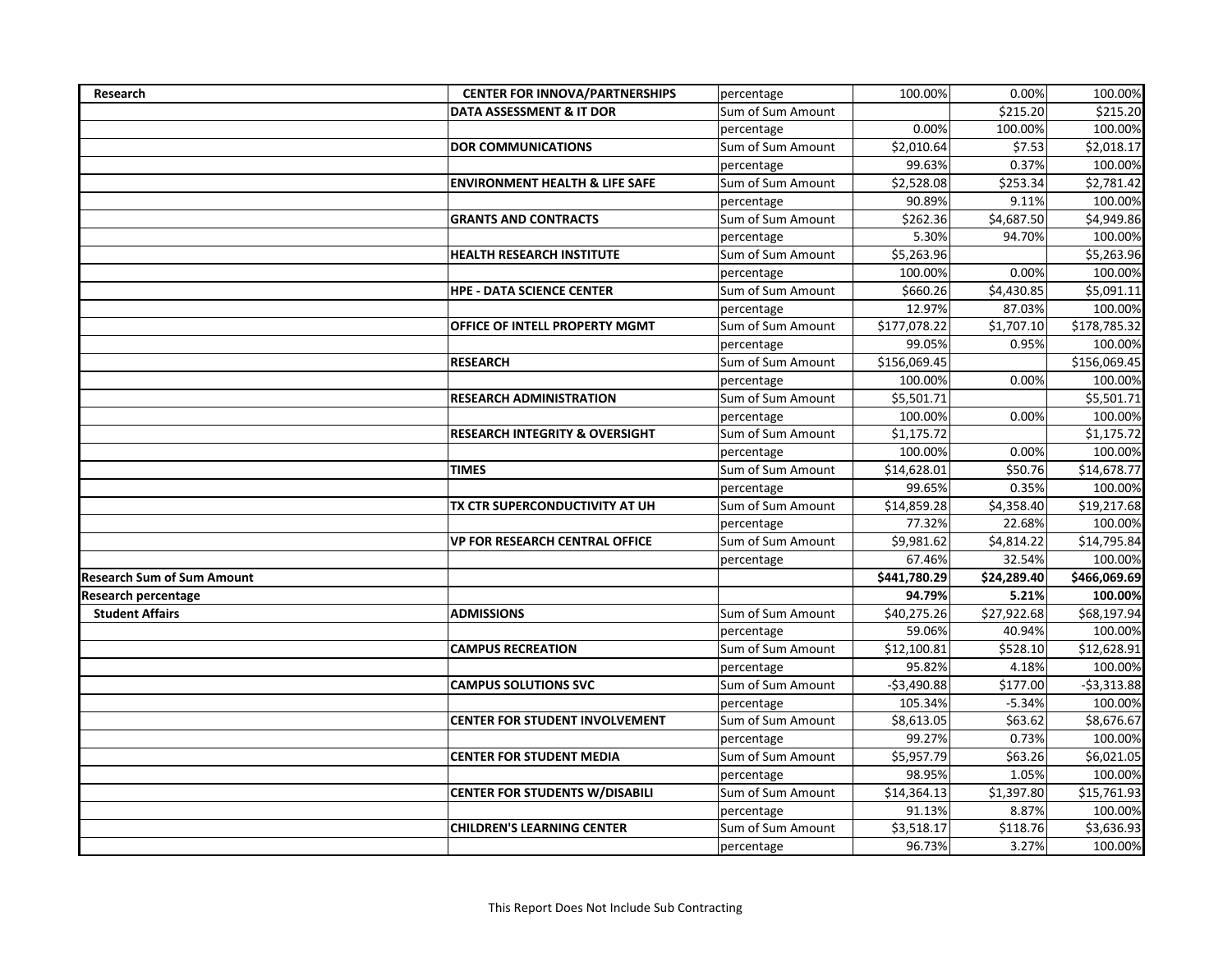| <b>Student Affairs</b> | <b>CNTR FOR DIVERSITY &amp; INCLUSION</b> | Sum of Sum Amount | \$193.84    |             | \$193.84    |
|------------------------|-------------------------------------------|-------------------|-------------|-------------|-------------|
|                        |                                           | percentage        | 100.00%     | 0.00%       | 100.00%     |
|                        | <b>COUGARS IN RECOVERY</b>                | Sum of Sum Amount | \$196.97    |             | \$196.97    |
|                        |                                           | percentage        | 100.00%     | 0.00%       | 100.00%     |
|                        | <b>COUNSELING AND PSYCH SVCS</b>          | Sum of Sum Amount | \$2,789.56  | \$3,138.36  | \$5,927.92  |
|                        |                                           | percentage        | 47.06%      | 52.94%      | 100.00%     |
|                        | <b>CTR FRATERNITY &amp; SORORITY LIFE</b> | Sum of Sum Amount | \$286.02    |             | \$286.02    |
|                        |                                           | percentage        | 100.00%     | 0.00%       | 100.00%     |
|                        | <b>DEAN OF STUDENTS</b>                   | Sum of Sum Amount | \$736.25    | \$56.54     | \$792.79    |
|                        |                                           | percentage        | 92.87%      | 7.13%       | 100.00%     |
|                        | <b>INTEGRATED ENROLLMENT SERVICES</b>     | Sum of Sum Amount | \$22,781.02 | \$30,770.77 | \$53,551.79 |
|                        |                                           | percentage        | 42.54%      | 57.46%      | 100.00%     |
|                        | <b>INTL STUDENT &amp; SCHOLAR SERVIC</b>  | Sum of Sum Amount | \$263.87    | \$154.03    | \$417.90    |
|                        |                                           | percentage        | 63.14%      | 36.86%      | 100.00%     |
|                        | <b>LGBTQ RESOURCE CENTER</b>              | Sum of Sum Amount | \$242.21    | \$185.96    | \$428.17    |
|                        |                                           | percentage        | 56.57%      | 43.43%      | 100.00%     |
|                        | OFC OF THE UNIVERSIT REGISTRAR            | Sum of Sum Amount | \$2,472.54  | \$73.68     | \$2,546.22  |
|                        |                                           | percentage        | 97.11%      | 2.89%       | 100.00%     |
|                        | <b>RELIGION CENTER</b>                    | Sum of Sum Amount | \$2,780.50  |             | \$2,780.50  |
|                        |                                           | percentage        | 100.00%     | 0.00%       | 100.00%     |
|                        | <b>SCHOLARSIPS &amp; FINANCIAL AID</b>    | Sum of Sum Amount | \$257.97    | \$194.25    | \$452.22    |
|                        |                                           | percentage        | 57.05%      | 42.95%      | 100.00%     |
|                        | <b>STU COMMUNICATION &amp; MARKETING</b>  | Sum of Sum Amount | \$1,489.00  |             | \$1,489.00  |
|                        |                                           | percentage        | 100.00%     | 0.00%       | 100.00%     |
|                        | <b>STU HOUSING - RESIDE LIFE</b>          | Sum of Sum Amount | \$19,234.61 | \$2,126.85  | \$21,361.46 |
|                        |                                           | percentage        | 90.04%      | 9.96%       | 100.00%     |
|                        | <b>STUDENT AFFAIRS</b>                    | Sum of Sum Amount | \$43,515.36 | \$865.85    | \$44,381.21 |
|                        |                                           | percentage        | 98.05%      | 1.95%       | 100.00%     |
|                        | <b>STUDENT AFFAIRS BUSINESS SRVC</b>      | Sum of Sum Amount | \$693.88    | \$220.89    | \$914.77    |
|                        |                                           | percentage        | 75.85%      | 24.15%      | 100.00%     |
|                        | <b>STUDENT AFFAIRS IT SERVICES</b>        | Sum of Sum Amount | \$408.47    |             | \$408.47    |
|                        |                                           | percentage        | 100.00%     | 0.00%       | 100.00%     |
|                        | <b>STUDENT CENTER</b>                     | Sum of Sum Amount | \$13,185.05 | \$12,259.67 | \$25,444.72 |
|                        |                                           | percentage        | 51.82%      | 48.18%      | 100.00%     |
|                        | <b>STUDENT HEALTH CENTER</b>              | Sum of Sum Amount | \$6,500.98  | \$8,046.44  | \$14,547.42 |
|                        |                                           | percentage        | 44.69%      | 55.31%      | 100.00%     |
|                        | UNIVERSITY CAREER SERVICES                | Sum of Sum Amount | \$1,121.17  | \$4,999.50  | \$6,120.67  |
|                        |                                           | percentage        | 18.32%      | 81.68%      | 100.00%     |
|                        | <b>URBAN EXPERIENCE</b>                   | Sum of Sum Amount | \$608.64    | \$192.66    | 5801.30     |
|                        |                                           | percentage        | 75.96%      | 24.04%      | 100.00%     |
|                        | <b>VETERAN SERVICES</b>                   | Sum of Sum Amount | \$95.83     |             | \$95.83     |
|                        |                                           | percentage        | 100.00%     | 0.00%       | 100.00%     |
|                        | <b>WELLNESS CENTER</b>                    | Sum of Sum Amount | \$11,214.94 |             | \$11,214.94 |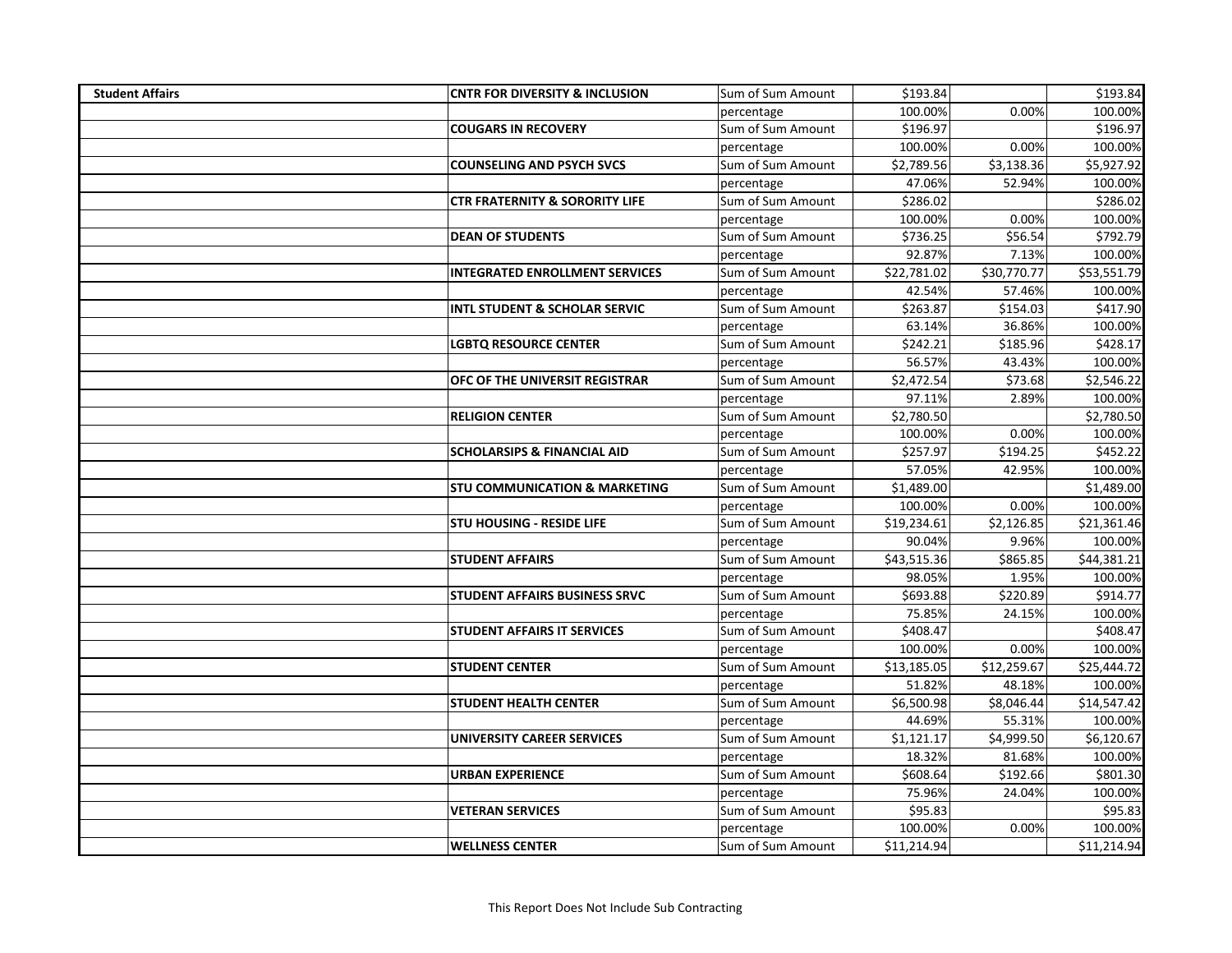| <b>Student Affairs</b>                             | <b>WELLNESS CENTER</b>                    | percentage        | 100.00%      | 0.00%       | 100.00%      |
|----------------------------------------------------|-------------------------------------------|-------------------|--------------|-------------|--------------|
|                                                    | <b>WOMEN &amp; GENDER RESOURCE CENTER</b> | Sum of Sum Amount | \$196.32     | \$104.95    | \$301.27     |
|                                                    |                                           | percentage        | 65.16%       | 34.84%      | 100.00%      |
| <b>Student Affairs Sum of Sum Amount</b>           |                                           |                   | \$212,603.33 | \$93,661.62 | \$306,264.95 |
| <b>Student Affairs percentage</b>                  |                                           |                   | 69.42%       | 30.58%      | 100.00%      |
| <b>Technology</b>                                  | <b>CENTER FOR LIFE SCIENCES TECH</b>      | Sum of Sum Amount | \$947.00     |             | \$947.00     |
|                                                    |                                           | percentage        | 100.00%      | 0.00%       | 100.00%      |
|                                                    | <b>CONSTRUCTION MANAGEMENT</b>            | Sum of Sum Amount | \$19,089.29  | \$149.21    | \$19,238.50  |
|                                                    |                                           | percentage        | 99.22%       | 0.78%       | 100.00%      |
|                                                    | <b>DEAN, TECHNOLOGY</b>                   | Sum of Sum Amount | \$7,870.65   | \$7,616.09  | \$15,486.74  |
|                                                    |                                           | percentage        | 50.82%       | 49.18%      | 100.00%      |
|                                                    | <b>ENGINEERING TECHNOLOGY</b>             | Sum of Sum Amount | \$15,764.26  |             | \$15,764.26  |
|                                                    |                                           | percentage        | 100.00%      | 0.00%       | 100.00%      |
|                                                    | HUMAN DEVELOP AND CONSUMER SCI            | Sum of Sum Amount | $-$430.16$   | 5415.58     | $-$14.58$    |
|                                                    |                                           | percentage        | 2950.34%     | -2850.34%   | 100.00%      |
|                                                    | <b>ILT</b>                                | Sum of Sum Amount | \$2,003.69   |             | \$2,003.69   |
|                                                    |                                           | percentage        | 100.00%      | 0.00%       | 100.00%      |
| <b>Technology Sum of Sum Amount</b>                |                                           |                   | \$45,244.73  | \$8,180.88  | \$53,425.61  |
| <b>Technology percentage</b>                       |                                           |                   | 84.69%       | 15.31%      | 100.00%      |
| Univ Marketing, Comm & Media Rel                   | <b>MARKETING</b>                          | Sum of Sum Amount | \$5,082.81   |             | \$5,082.81   |
|                                                    |                                           | percentage        | 100.00%      | 0.00%       | 100.00%      |
|                                                    | <b>MEDIA RELATIONS</b>                    | Sum of Sum Amount | \$300.00     |             | \$300.00     |
|                                                    |                                           | percentage        | 100.00%      | 0.00%       | 100.00%      |
|                                                    | VC/VP UNIV MKTG, COM & MED REL            | Sum of Sum Amount | \$7,339.53   | \$1,358.36  | \$8,697.89   |
|                                                    |                                           | percentage        | 84.38%       | 15.62%      | 100.00%      |
| Univ Marketing, Comm & Media Rel Sum of Sum Amount |                                           |                   | \$12,722.34  | \$1,358.36  | \$14,080.70  |
| Univ Marketing, Comm & Media Rel percentage        |                                           |                   | 90.35%       | 9.65%       | 100.00%      |
| <b>University Advancement</b>                      | <b>ALUMNI RELATIONS</b>                   | Sum of Sum Amount | \$9,762.63   | \$121.26    | \$9,883.89   |
|                                                    |                                           | percentage        | 98.77%       | 1.23%       | 100.00%      |
|                                                    | <b>ANNUAL GIVING</b>                      | Sum of Sum Amount | \$1,780.39   |             | \$1,780.39   |
|                                                    |                                           | percentage        | 100.00%      | 0.00%       | 100.00%      |
|                                                    | <b>BUSINESS OPERATIONS</b>                | Sum of Sum Amount | \$13,271.32  | \$3,484.66  | \$16,755.98  |
|                                                    |                                           | percentage        | 79.20%       | 20.80%      | 100.00%      |
|                                                    | <b>CAMPAIGN STRATEGIC INITIATIVES</b>     | Sum of Sum Amount | \$2,185.35   |             | \$2,185.35   |
|                                                    |                                           | percentage        | 100.00%      | 0.00%       | 100.00%      |
|                                                    | <b>CORPORATE &amp; FOUNDATION RELATIO</b> | Sum of Sum Amount | $-$2,358.00$ | \$291.65    | $-$2,066.35$ |
|                                                    |                                           | percentage        | 114.11%      | $-14.11%$   | 100.00%      |
|                                                    | <b>DEVELOPMENT</b>                        | Sum of Sum Amount | \$6,078.41   |             | \$6,078.41   |
|                                                    |                                           | percentage        | 100.00%      | 0.00%       | 100.00%      |
|                                                    | <b>DONOR &amp; ALUMNI SERVICES</b>        | Sum of Sum Amount | \$893.45     |             | \$893.45     |
|                                                    |                                           | percentage        | 100.00%      | 0.00%       | 100.00%      |
|                                                    | <b>GIFT MANAGEMENT</b>                    | Sum of Sum Amount | \$27.91      |             | \$27.91      |
|                                                    |                                           | percentage        | 100.00%      | 0.00%       | 100.00%      |